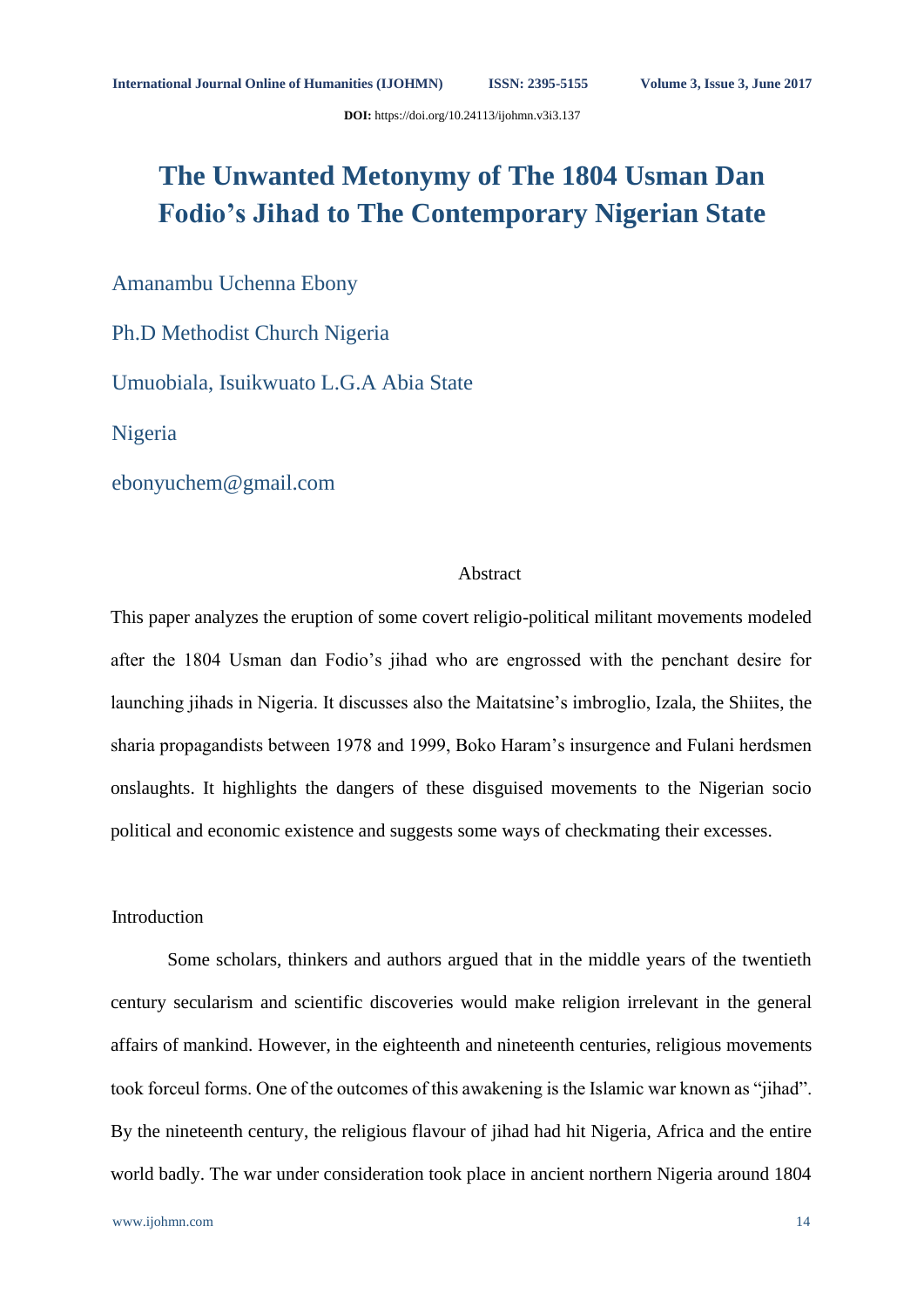#### **International Journal Online of Humanities (IJOHMN) ISSN: 2395-5155 Volume 3, Issue 3, June 2017**

led by Sheik Usman dan Fodio. The war made the ancient Hausa land witness remarkable events that have come to be reference point for many generations after. One of these marks is the conquering of independent kingdoms and replacing them with Fulani emirs. Close to a century after the jihad, the colonialist arrived and unified these conquered kingdoms with other tribes that were not hitherto part of the areas and thus formed the present day Nigeria. About fifty-six years ago, this forcefully amalgamated tribes secured the so-called independence from their colonial masters. At that independence, they had unreserved expectations and dreams of sustaining the amalgamation with the aim of building a nation where even though tongues and tribes differ, brotherhood, fairness, equity, equality and justice should reign. But all these hopes are on their path to destructive collision because just like Usman dan Fodio took up arms against the kings of Hausa land in 1804, that has been how other deadly movements have taken up missiles against the Nigerian state. These movements have not only disquieted Nigerians but have also reduced the country to a mere robot.

# Clarification Of Terms

*Unwanted* is an adjectival form of some negative words such as needless, unnecessary, undesired, not wished, not needed, irrelevant and generally not beneficial and needful. *Metonymy* is a noun word meaning the method of referring something by another name for something else that is closely connected to it. *Contemporary* implies a person or thing living or existing at the same time as another. *Nigeria state* according to Meek (1925), is a name given by Flora Shaw, who later became the wife of Lord Lugard, the first Nigerian Colonial Governor General (p.59). Nigeria can be briefly defined as the conglomerates of nations that were forcefully amalgamated into one country in 1914 but on  $1<sup>st</sup>$  October, 1960, it gained political independence from Britain. *Usman dan Fodio's Jihad* in view of Kukah (1993) is a war launched by Usman dan Fodio in 1804 with the aim of establishing Islamic state (p.115).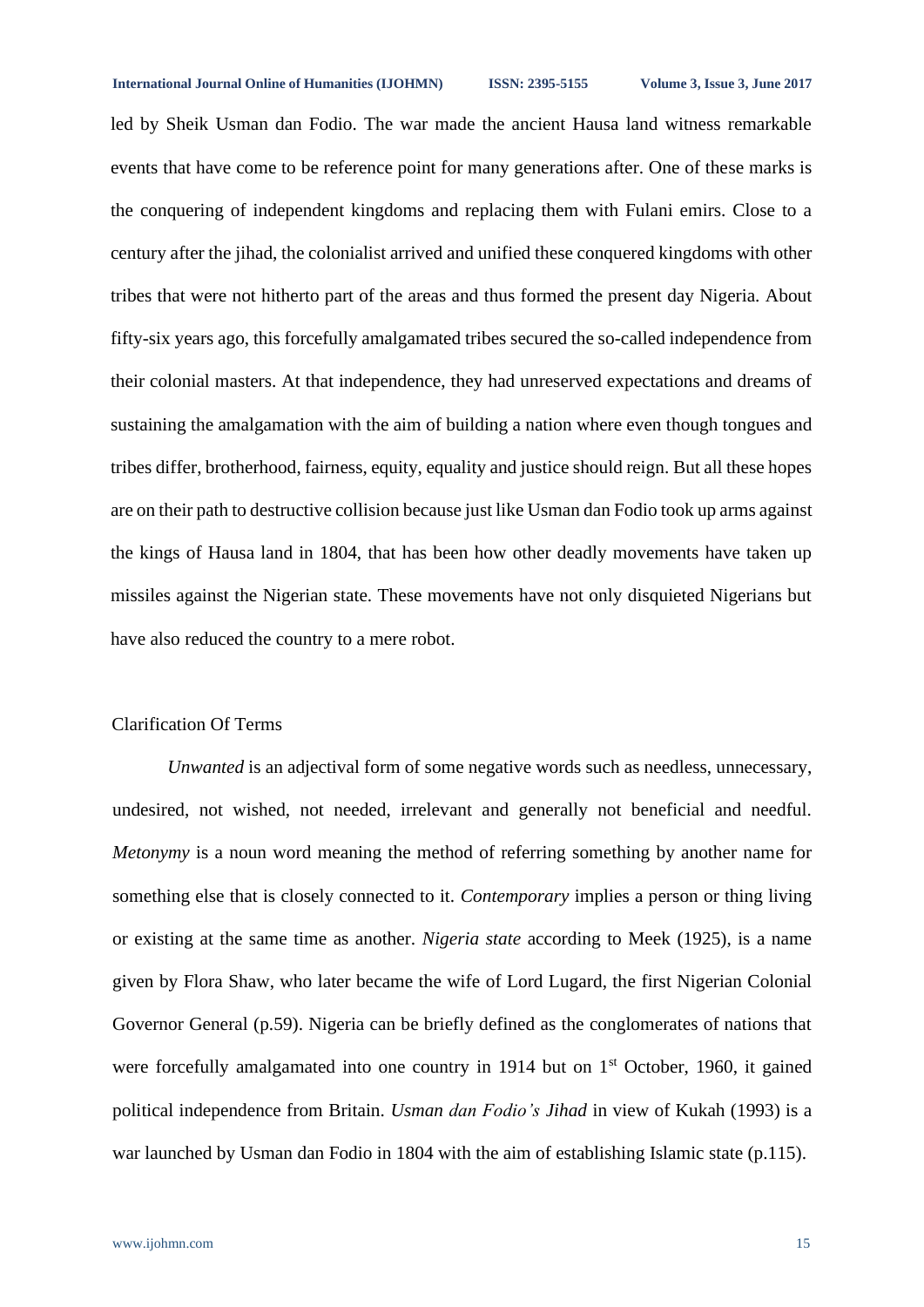Contextually, *the Unwanted Metonymy of the 1804 Usman dan Fodio's Jihad to the Contemporary Nigerian State* implies the dangerous effects of the activities of some disguised religio militant movements championing the continued the 1804 jihad of Usman dan Fodio. It analyses the general implications of these movements to survival of Nigerian existence as a country. The study is enthused by the fact that the current sultan of Sokoto, Saa'd Abubakar in (1999) affirms that the 1804 Usman dan Fodio's jihad ended in 1809 but fighting for the establishment of emirates as parts of wider caliphate did not end (p.303).

## Theoretical Framework

The study employs Functionalist and Conflict theories and Iruonagbe (2013) avers that Durkheim one of the proponents of Functionalist theory believes that social life is impossible without the shared values and moral beliefs that form the collective conscience. The absence of the aforementioned threatens social order, social control, social solidarity or cooperation and the unity of the people (p.5). Coser (1956), one of the disciples of the foremost originator of the conflict theory, Karl Marx, said that conflict is a struggle over values and claims to scarce status, power and resources in which aims of the opponents are to neutralize, injure or eliminate their rivals (p.3). Ani (2012) affirms that conflict manifests as products of interactions amongst human beings and groups who plot to outwit others (p.158). This theory is used because it implies that conflict is generated by the quests to protect one's identity and maximize one's interest.

Functionalist theory is employed because religion is one of the factors that a society needs to properly function. These are social theories that shape the concept of continuity of ideology. Therefore, the society will be in danger if religion refuses to perform or functions negatively. It is used to highlight the dangers of how a dysfunctional religion can retard the growth and progress of the Nigerian state.

In view of the above, Paden (1986) asserts that the Izala movement, Muslim Students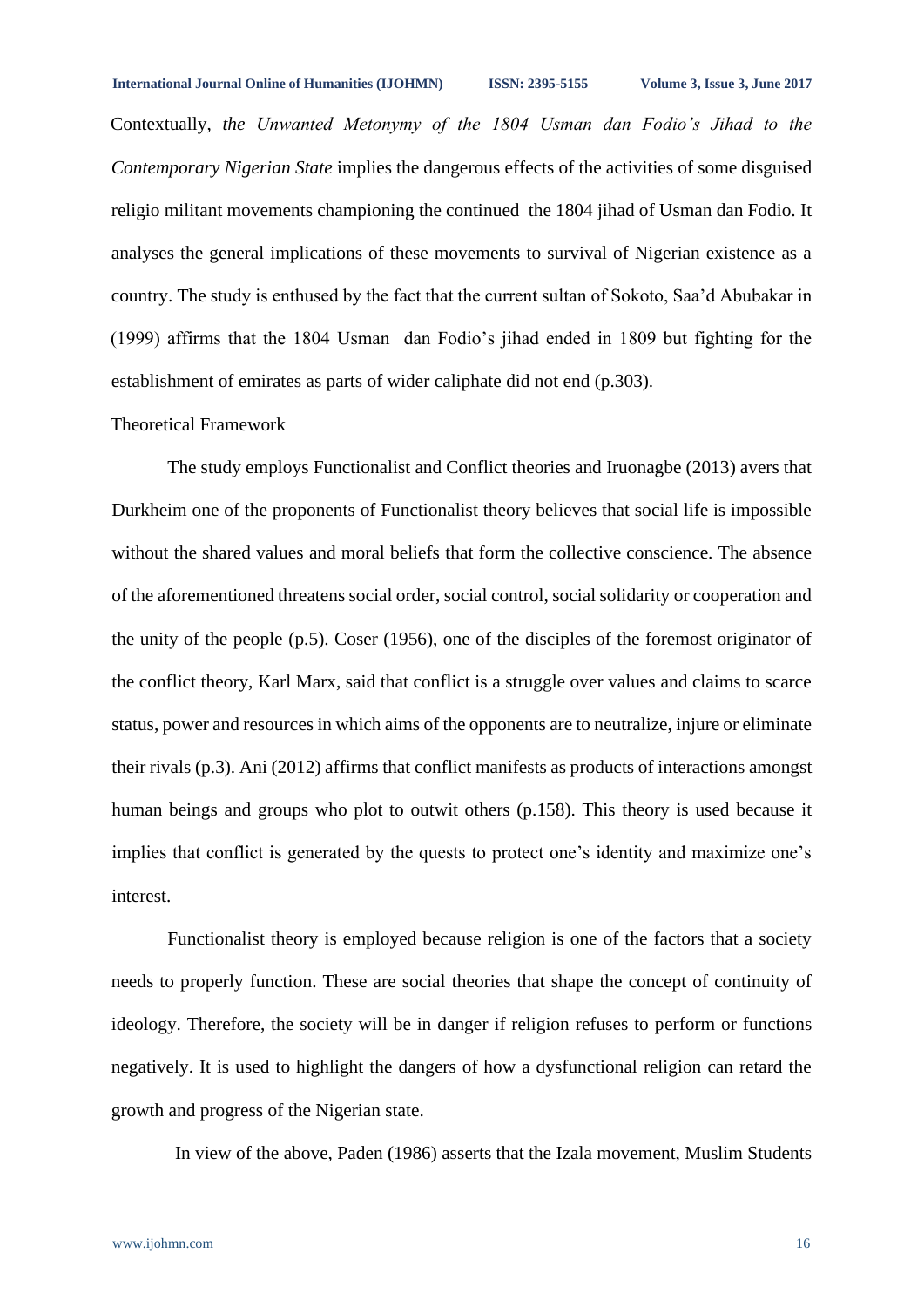Societies (MSS), the National Council on Muslim Youth Organizations (NACOMYO) and Supreme Council for Islamic Affairs (NSCIA) are some of the leading Islamic organizations in Nigeria which have continued with the vision of the Usman dan Fodio's jihad in Nigeria (p.275). Olupona (1991) emphatically affirms that the Usman dan Fodio's 1804 jihad is being carried on by the formation of organizations, movements, unions, associations and groups in the Nigerian Islamic religion. These organizations and movements include the Quadiriyya group, the foremost Jam'tu Nasril Islam (JNI), Supreme Council of Islamic Affairs (SCIA), the Muslim Student's Society (MSS), Izala movement, the Fityanu'l Islam (the Youngmen of Islam) and other later foundations (pp.37-41). The rise of Izala movement in northern Nigeria as a reform movement according to Loimeier (1997), drew heavily on the legacy of earlier Islamic reformers, al-Maghīlī and Usman dan Fodio (p.286). Back (2008) argues that the Izala movement was the first to vehemently take up the purification agenda and legacy of Usman dan Fodio in the post-independence era (pp. 427-428). Akaeze (2009) from every manifestation traces the Boko Haram movement to the Maitatsine (p.14).

Nwanaju (2012) admits that Islamic movements such as Derika, Izala, Kaulu (Kablu), the Muslim Brothers, Tijjaniya, Quaddiriya, Shiite, Muslim Brotherhood, Maitatsine, the Yusufiya group later known as Boko Haram and several other splinter groups have actually been engrossed with the mission of Usman dan Fodio in Nigeria. Notwithstanding their different names and appendages, they are still working towards one purpose (p.38). Adesoji (2012) also traces the origin of Boko Haram back to the *Yan Tatsine* of the 1980s (p.101). Thomson (2012) said that just like the Maitatsine group, the Boko Haram insurgency could be traced to the Usman dan Fodio's jihad because both of them demanded the institutionalization of sharia in the society (p.47). Pérouse (2014) said that the Izala movement established schools and centers known as *Fudiyyah*, named after Usman dan Fodio. He maintains that Usman dan Fodio's legacy of purification has also taken up by the Shiites. Mohamed Yusuf continued to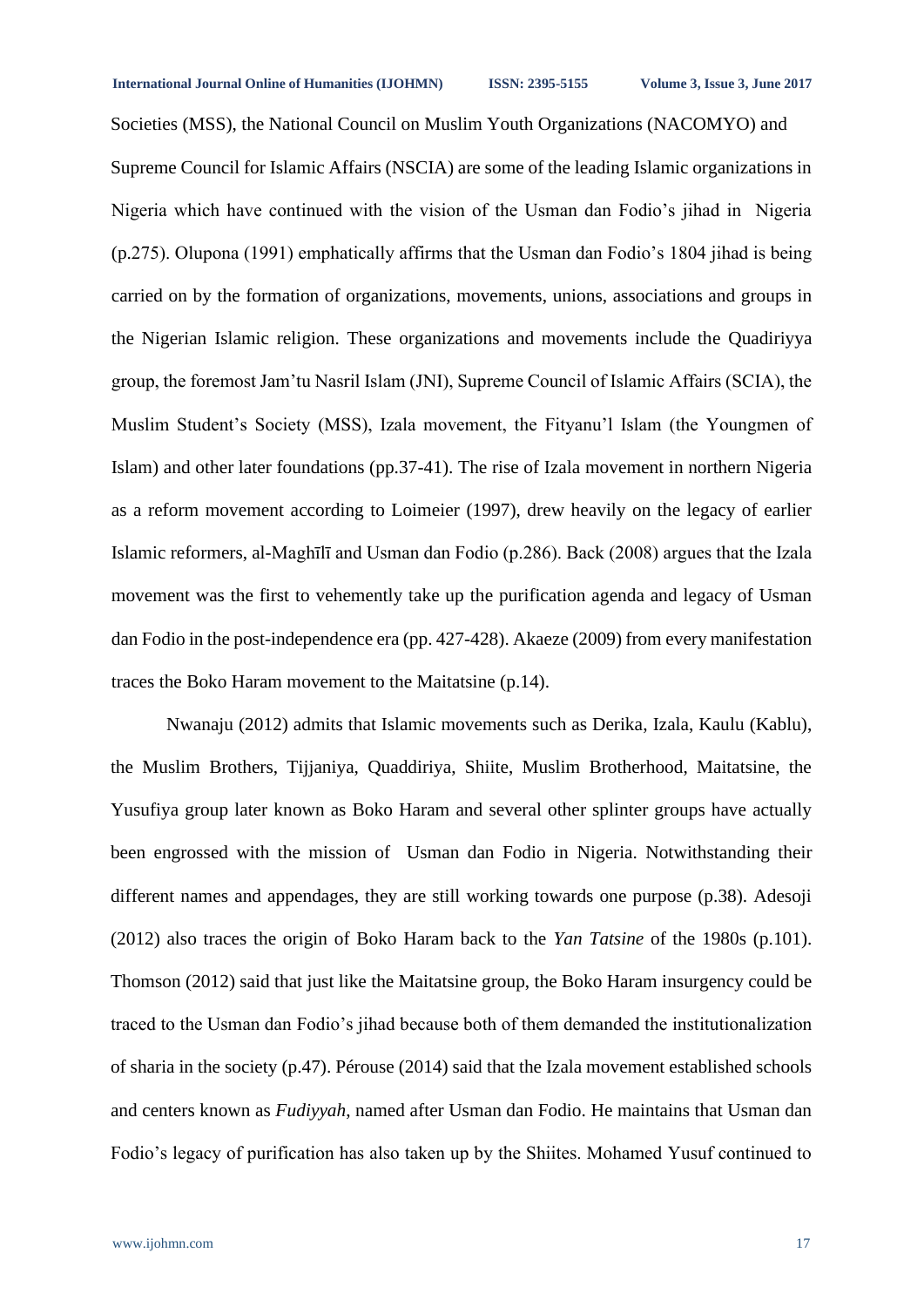pay respect to Usman dan Fodio and the jihad of 1804, which was linked to the Qadiriyya (p.26). Searcy (2016) affirms that a moderate' splinter group of Boko Haram, Ansaru, openly referred to the Sokoto Caliphate and Usman dan Fodio as models for their movements (p.5). Nwanaju (2012) argues that it is not surprising that Boko Haram has become an avenue for the extension of the revolutionary zeal of the Usman dan Fodio's Jihad of 1804 (p.38). Asigwe (2013) posits that Mohammed Yusuf's uncle was one of the senior commanders of Maitatsine group but he

narrowly escaped from Kano to Maiduguri during the heavy military onslaught against the sect (p.12). Omokri (2013) confirms that Mohammed's uncle raised Yusuf as a child and after the death of many members of the group during the Maitatsine riots, another respectable commander of the sect named, Musa Makaniki escaped from Kano to Gombe and later retreated to Cameroon, where he remained until 2004 when he was arrested in Nigeria and was sentenced to death. But he was upon appeal freed in May, 2012 (p.9).

Wadlow (2015) emphasizes that the current leader of Boko Haram, Abubakar Shekau, as well as other movements looks up to 1804 Usman dan Fodio's jihad as a model to be followed. Although radically different in many ways, Boko Haram is part of the long shadow of Usman dan Fodio (p.23). Zenn (2015) adds that Boko Haram views itself as the successor to Usman dan Fodio (p.13). Morre (2016) sums it up by adding that after the Usman dan Fodio's 1804 jihad, the Fulani group integrated into Hausa ethnic group of northern Nigeria (p.7). With all these submissions, it is obvious that contrary to some scholars' positions that the 1804 Usman dan Fodio's jihad ended in 1810, the war has not ended. Therefore, six of these identified groups which have been influenced and inspired by the 1804 Usman dan Fodio's jihad are briefly discussed.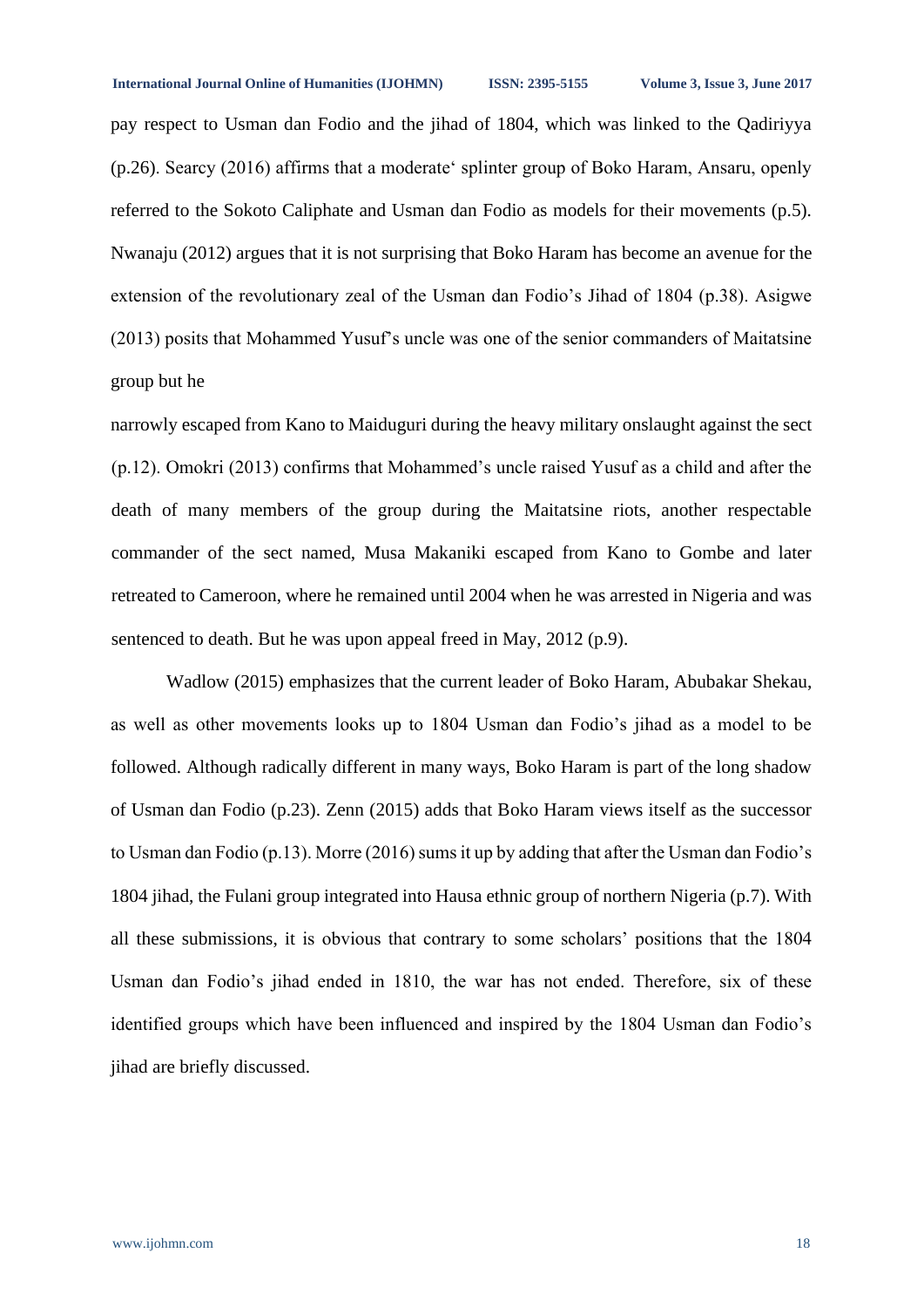The Maitatisine

The name Maitatsine is used interchangeably with *kala kato* meaning according to Kukah (2010) "the one always curses". Maitatsine was the name of the followers of late Muhammad Marwa, who migrated from the town of Marwa in Northern Cameroun to the city of Kano around 1945. While in Kano, he became an Islamic zealot who was concerned with the purification of Islam. His Islamic practice was based on his personal interpretation of Islam. Marwa proclaimed himself prophet among his followers and considered those who opposed him being a prophet as infidels and deserved to be killed (pp.10-14). Imam (2004) adds that Maitatsine regarded the Quran as the only source of guidance and rejected other sources of Islamic guidance such as Hadith and Sunna. Other aspects of their practice include the proclamation as pagan anyone who says *Allahu Akbar*in prayers, rides on a bicycle, motorcycle or reads another book other than the Quran. The Maitastine group appeared to be self disciplined, seldom chat or engage in talk with others and when they do, it is strictly on business. Despite these attributes, a number of people were apprehensive of their type of Islamic practice. They were responsible for the first ever major religious crisis witnessed in Maiduguri and subsequently in other parts of the northern Nigeria. After the city of Kano went aflame for four days in December 1980, with the loss of over four thousand lives, in 2004, violent clashes was recorded from them at Zabarmari in Maiduguri (pp.85-94).

Clarke and Linden (1982) explain that Marwa exploited the dwindling economic situation and the *Almajeri* system and was able to attract large followers amongst the commoners. These commoners were people who were unable to afford the basic necessities of life hence they became die-hard patriots of the sect (p.122). Danjibo (2012) submits that Maitatsines preached with strong compulsion to kill. They believed that if they were able to kill *Arnas* (infidels) who do not believe in Allah, they will go to heaven (p.37).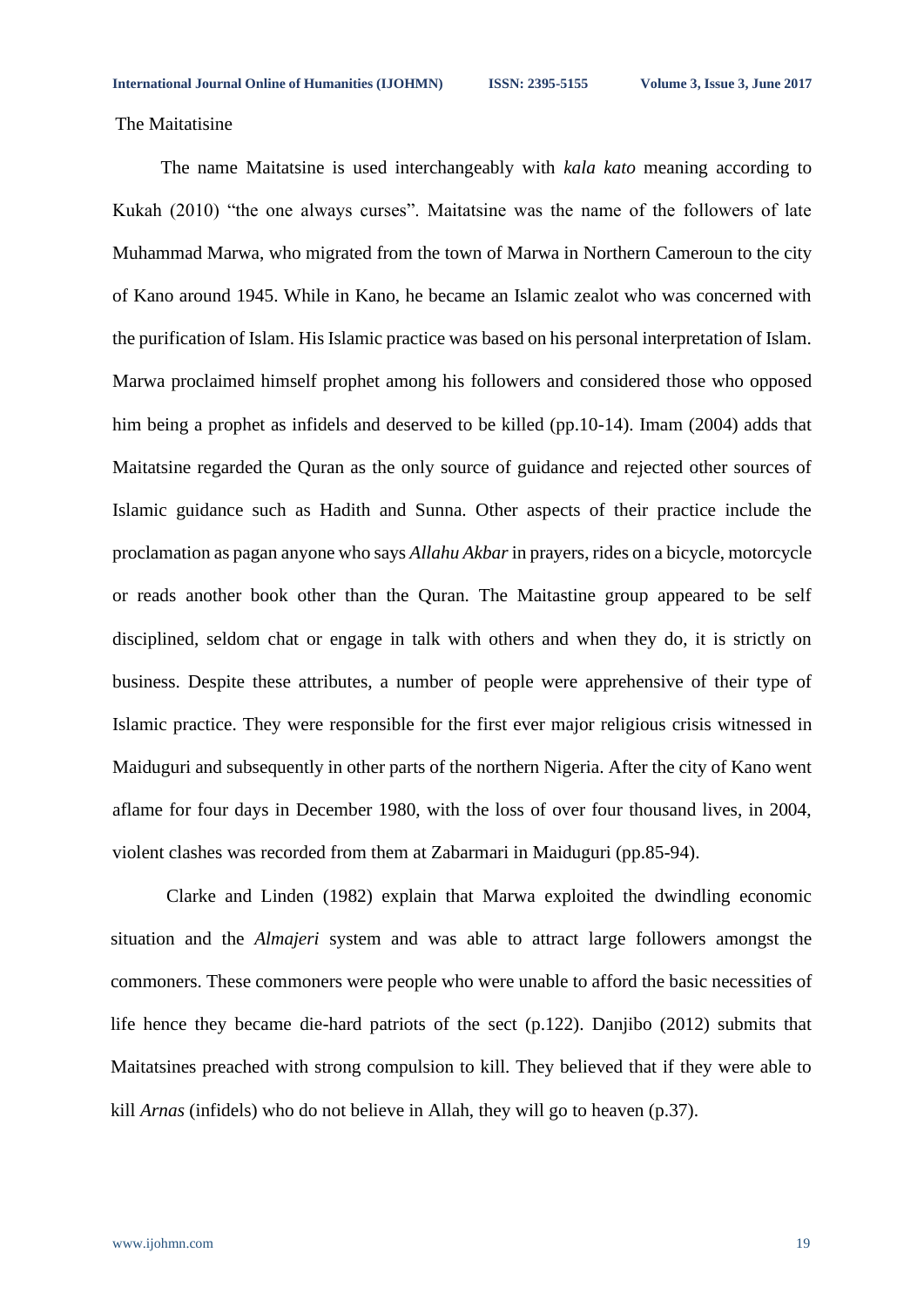Jama'atu Izalatul Bid'a wa Iqatamus Sunna (JIBWIS or Izala)

Olupona (1991) sees it as an association or movement that claimed to eliminate innovation and the restoration of Sunna. It has brought great challenges to the practices of the Sufi Brotherhoods. Like the Maitatsine, they question practices that are not reported in the Quran and Sunna of the Prophet or *ijma*. Amidst this challenge, rivalry between the established sufi orders and the Izala often ensued (p.40). Aliyu (1999) posits that since 1990, Izala became divided into two factions, one faction popularly referred to as "Bush Izala" with its base in Jos led by late Sheikh Samaila Idris and the other "Saddam Izala" based in Kaduna under late Sheikh Musa Maigandu (p.49). Dikko (2000) notes that several issues, factors and events led to this division but majorly the Gulf War in the 1990s was probably the final incident that divided the two groups. When the "Bush camp" argued that the war was not a religious one because of its belief that Saddam Hussein did not deserve Muslim sympathy, the Saddam's group took to the contrary (p.69). Iwuchukwu (2014) affirms that *Izalatul Bid'a wa Iqatamus Sunna* (Association for the elimination of innovation and the restoration of Sunna) is Sufi movement that rise to prominence in Nigeria and has remained unchallenged in the past three decades. This group arrogated to themselves the exclusive responsibility of fighting and addressing the alleged corruption of Islam by the Qadiriyya and Tijanniya brotherhoods (pp.9- 13).

#### Nigerian Muslim Brotherhood-the Shiites

Fage (1990) said that the Shiites are those who believe that the ascendancy to the Caliphate must come from the direct descendants of Mohammed, the progenitor of Islam, as represented by his son-in-law Ali and his only surviving child, Fatimah (pp.149-150). The origin and development of the Shiite movement of Nigeria began in the late 1970s and 1980s. Aside from other local influences and Saudi financial support, the Iranian revolution of 1979 made strong impact on the Shiites. The success of that Islamic Revolution instilled in many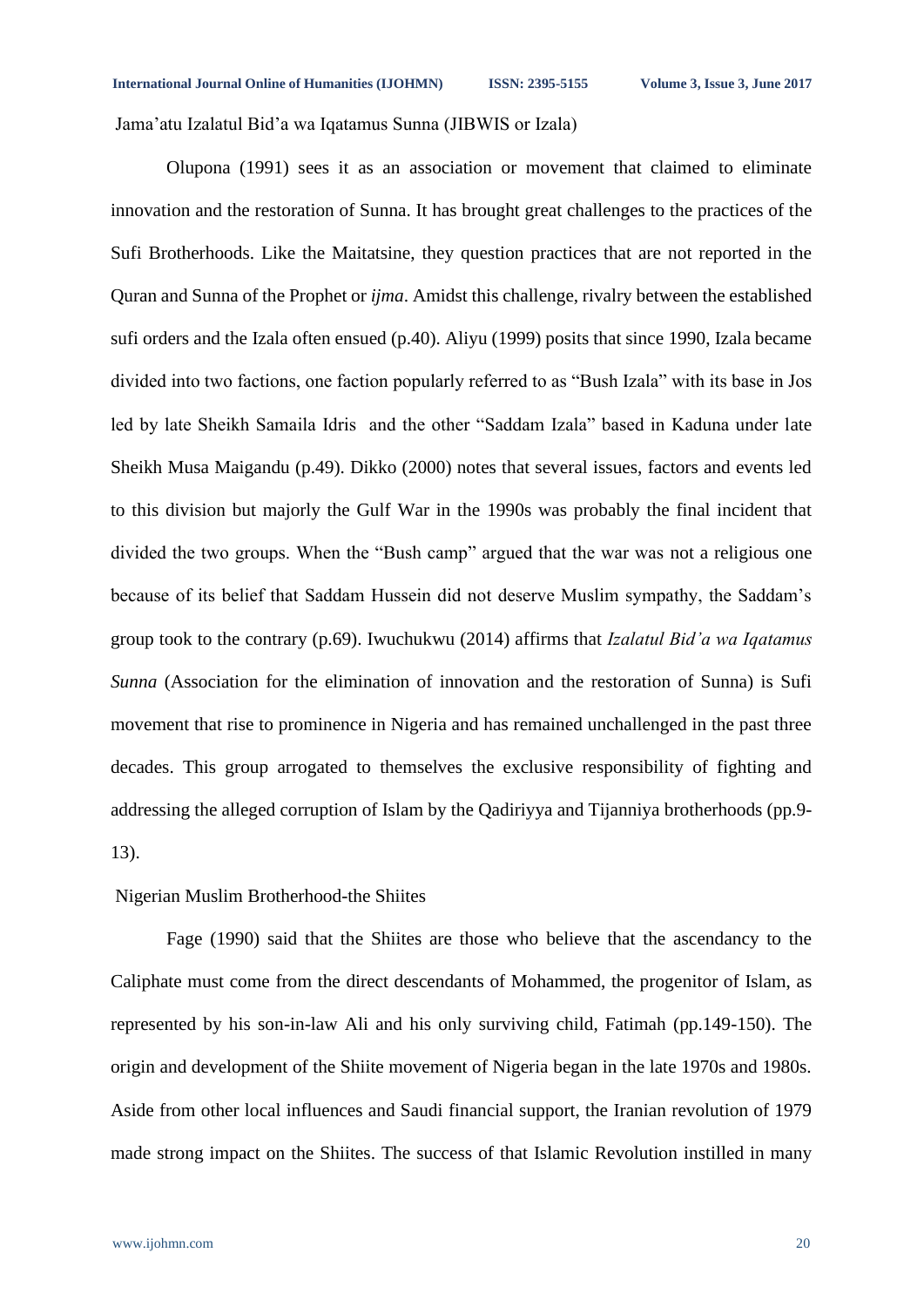Nigerian Muslim youths the possibility of using Islam as a vehicle for political and social transformation and that was a major source of Islamic radicalization in Nigeria. Similar to the Izala group, Imam (2004), two groups of Shiites are observed in Nigeria and they are Islamic Movement of Nigeria

(IMN) led by Sheikh Ibrahim El Zakzaky and the Rasulul A'azam Foundation (RAAF) under the leadership of Sheikh Muhammad Nura Dass. The two groups existed and operated as one Shiite movement until 1992 when it split into two because some members could no longer bear the alleged confrontational nature of Sheikh Ibrahim ElZakzaky's attitude towards the governmentan attitude they believed was only inspired by the Iranian Revolution (p.88).

Hosen (2004) avers that on the contrary, RAAF prides itself as the only orthodox Shiite organization in Nigeria based on the teachings of Imam Jaafar. While IMN sees nothing good in the Nigerian State due to its secular nature and the injustices perpetrated by its leaders, RAAF did not only recognizes the state as legitimate but also argues that it must be obeyed (pp.144147). Like many other Islamic movements in Nigeria, the aim of this group has been to enforce Sharia. El-Zakzaky encouraged his followers to recapture Nigeria for Allah in the same way Ayatollah did during the Iranian revolution of 1979. The crises of April 1991 related to this group cannot be easily forgotten. The group has been in constant fracas with Nigerian security agencies leading to hundreds of deaths. The leader is currently under federal government detention even when he was released by the court, Federal government has not obeyed the judgment.

### Sharia Propagandists between 1978 and 1999

Right from the pre-colonial era, when Usman dan Fodio through his jihad conquered and established Sharia in some parts of Northern Nigeria till today, the issue of Sharia has been a contentious issue in Nigeria. On the eve of independence, its scope was limited and formally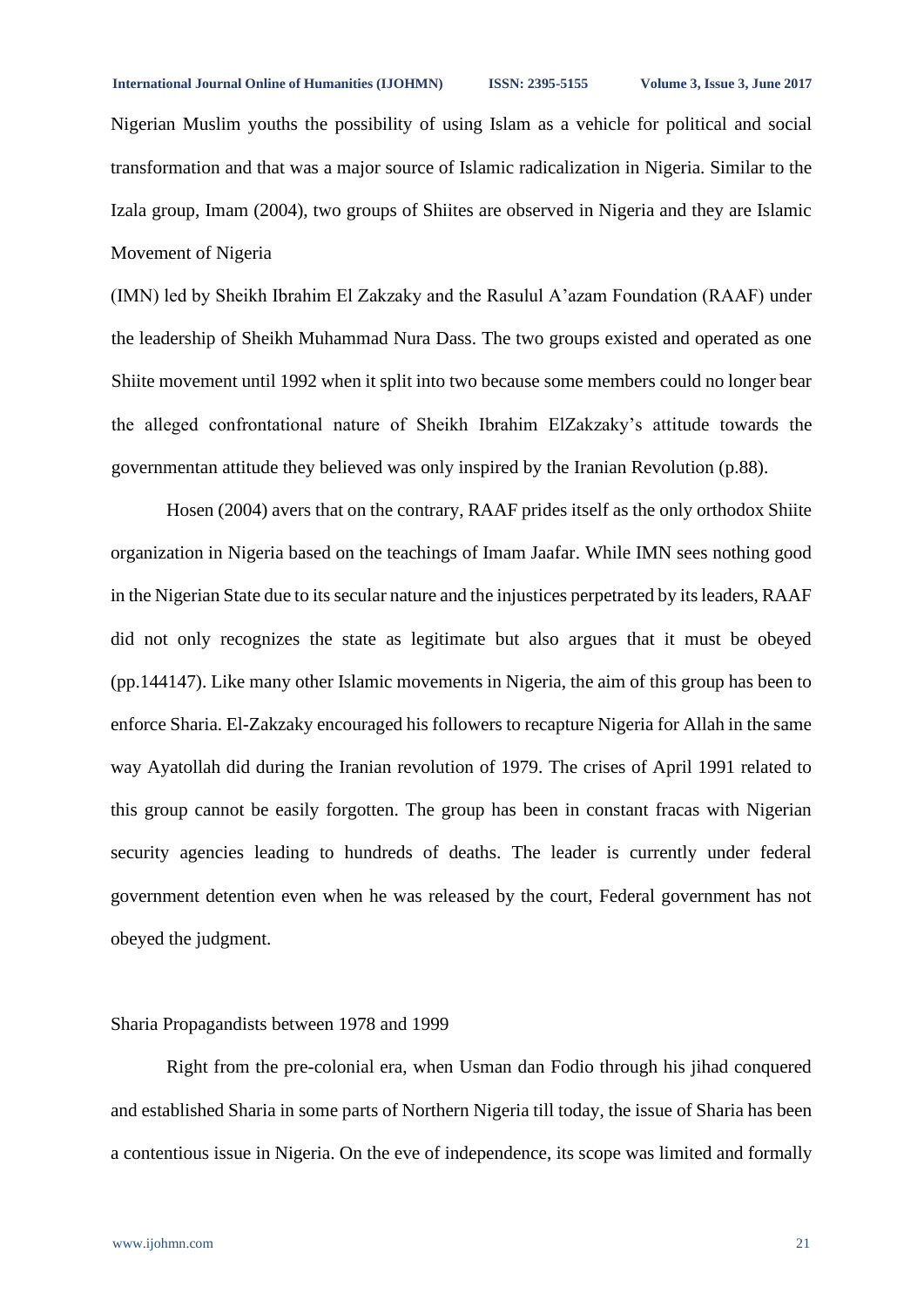excluded from the legal system of independent Nigeria when the Islamic court of appeal was abolished in 1967. However, some aspects of Sharia were used as part of "area" or customary law practiced at village level. Between 1977 and 1978 during the drafting of a new civilian constitution, the issue again resurfaced.

According to Kukah (2010), at the Fourth Republic dispensation, the country was greeted with deadly ethno religious crises in Zakibiam in Benue, Odi in Bayelsa and Kaduna states among others. The dusts raised by the crises were about to settle down and people were about counting their losses and struggling to get back to full normalcy, suddenly, the then Governor of Zamfara State, Ahmed Sani Yerima, triggered off another crises by declaring that Zamfara State had introduced the criminal Sharia code. By this measure, he nullified the Nigerian constitution indirectly. He banned the sale of alcohol, nightclubs and restrained women from entering the same vehicle with men. A woman could not ride on a motorcycle unless the rider was the husband of the woman and other controversial laws. Like these were not enough and to prove his seriousness, a man lost his hand for allegedly stealing of a goat and a woman was threatened to be stoned to death for adultery and these led to international uproars (pp.73-84). Modupe (2000) said that other eleven states in the north followed suit (p.8). Lemuel (2010) notes that the violence with its orgy of killings between 1999 and 2003, began in the North sporadically spread to other parts of Southern Nigerian towns p.8). The crisis was so deep that it rocked the North and Nigeria for years. Arguably, the actions of Sani Yerima emboldened other politicians especially those who usually engage religion to achieve their end. The resultant effect was scary, deadly and probably spurred the emergence Boko Haram.

# *Jamaatul Alhul Sunnah Lidda wati wal Jihad* -Boko Haram

Johnson (2011) avers that *jamaatul Alhul Sunnah Lidda wati wal jihad Jihad*  meaning Boko Haram is an Arabicized-Hausa terminology that is simply translated into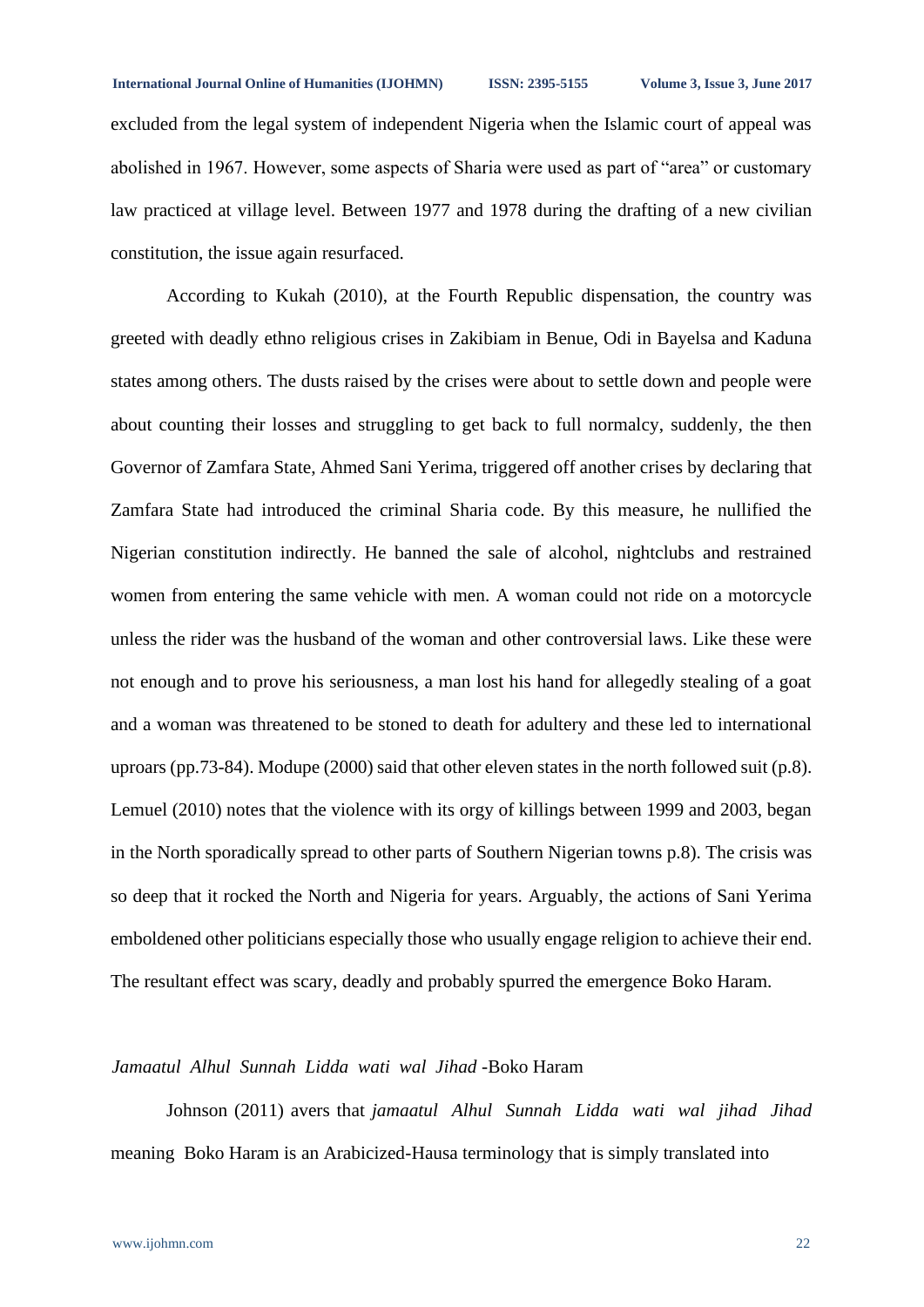#### **International Journal Online of Humanities (IJOHMN) ISSN: 2395-5155 Volume 3, Issue 3, June 2017**

"western education is sinful". They believed that they are committed to the Hadith of Prophet Muhammad's teachings and Islamic jihad. There are confusing theories that have been generated in attempts to explain the Boko Haram's challenge, its origin and modes or purposes of operation. For instance, Nwanaju (2010) and Adibe (2012) observe that while the popular belief is that it was founded around 2001 or 2002, they trace the date to as far back as 1995. Oviasogie (2013) said that Boko Haram emerged immediately after 9/11 terrorist attacks in the United States of America. The exact date of the emergence of Boko Haram is mired with controversies. Nevertheless, they were known to the Nigerian authority to have existed since 1995 under the name of *Ahlulsunna wal'jama'ah hijra-*-"congregation of followers of the prophet involved in the call to Islam and religious struggle"*.* The sect subsequently flourished under various names such as the "Nigerian Taliban", *Yusufiyyah* sect and the current Boko Haram (pp.25-27).

Oviasogie (2013) maintains that on the  $21<sup>st</sup>$  September, 2004, the group attacked Bama and Gworza police stations in Borno State, killing several policemen, stealing arms and ammunition and later set the Gwoza police station ablaze. Apart from a few isolated skirmishes with the police, the sect received marginal attention until the middle of 2007 and again in 2008 when they came under surveillance by security operatives in Abuja. In July 2009, members of the sect staged the most spectacular attacks on all institutions that represent the Nigerian state. The uprising affected five northern states, namely Bauchi, Borno, Kano, Katsina and Yobe. A military campaign led to the controversial killing of over seven hundred (700) members of the group including the leader, Muhammed Yusuf, while several others were arrested and detained (p.25). Since then, Boko Haram has risen to be the most dangerous groups Nigeria has ever had after Fulani herdsmen and they have brought Nigeria to a standstill.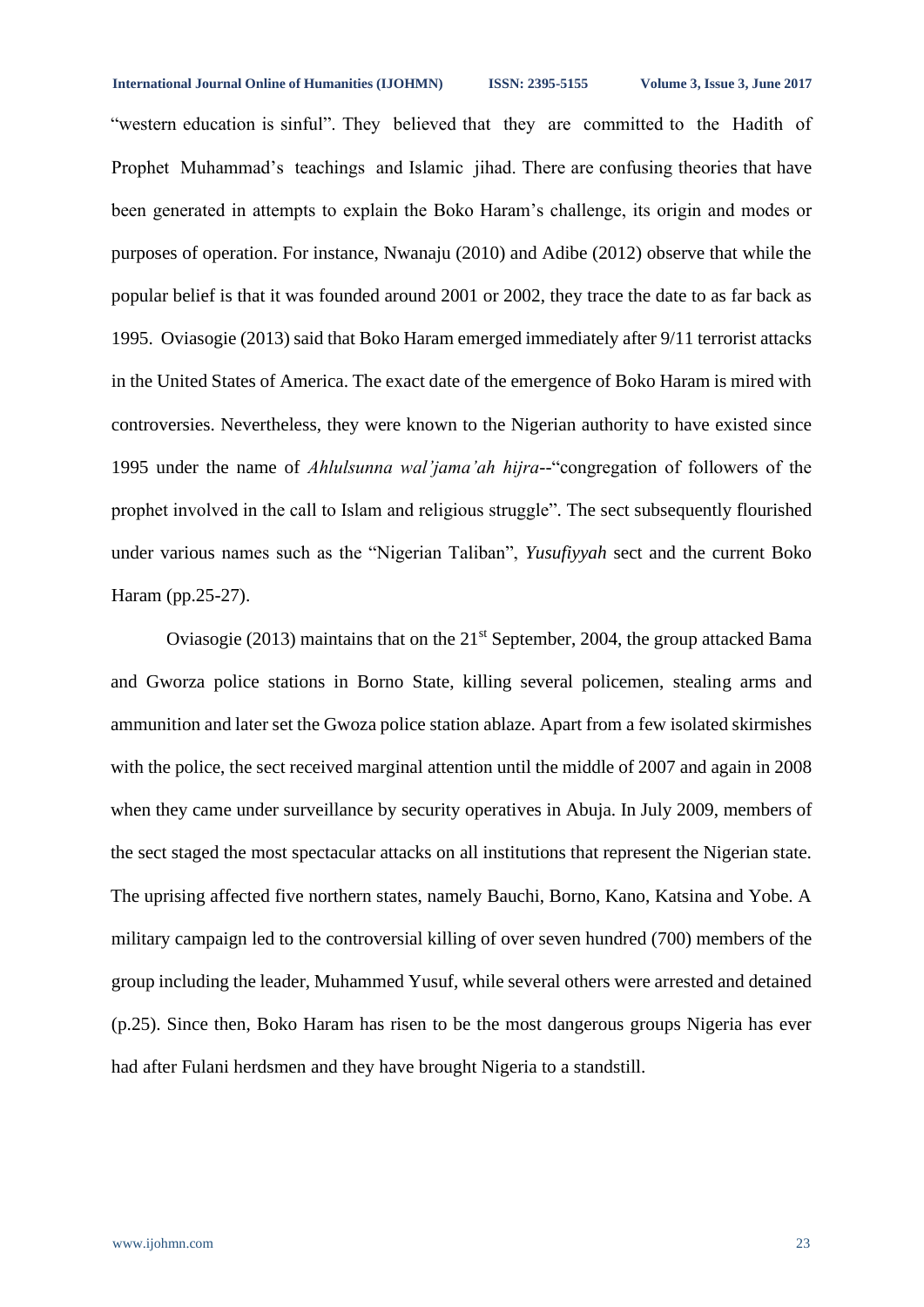

Pix 1. showing the deadly attack of the Boko Haram at St Theresa's Catholic church Madalla Suleja Niger state. Sourced from Vanguard newspaper on 29<sup>th</sup> Feb, 2016.



Pix 2. Showing the deadly bombing of the Nigerian Police Headquarters in Abuja by the Boko Haram. Sourced from [http://www.nigeriasite.com/images/niger.comjpg.](http://www.nigeriasite.com/images/niger.comjpg) 23rd April, 2015. The Onslaughts of Fulani Herdsmen

Fulani are nomadic herders whose history according to Morre (2016) can be traced to the Futa Jalon mountains of West Africa. They are largely located in the Sahel and semi arid parts of West Africa but due to changes in climate pattern, many of the herdsmen moved further south into the savannah and tropical forest belt of West Africa. He maintains that the history of Fulani herdsmen in Nigeria dates back to the 13<sup>th</sup> and 14<sup>th</sup> centuries when they started migrating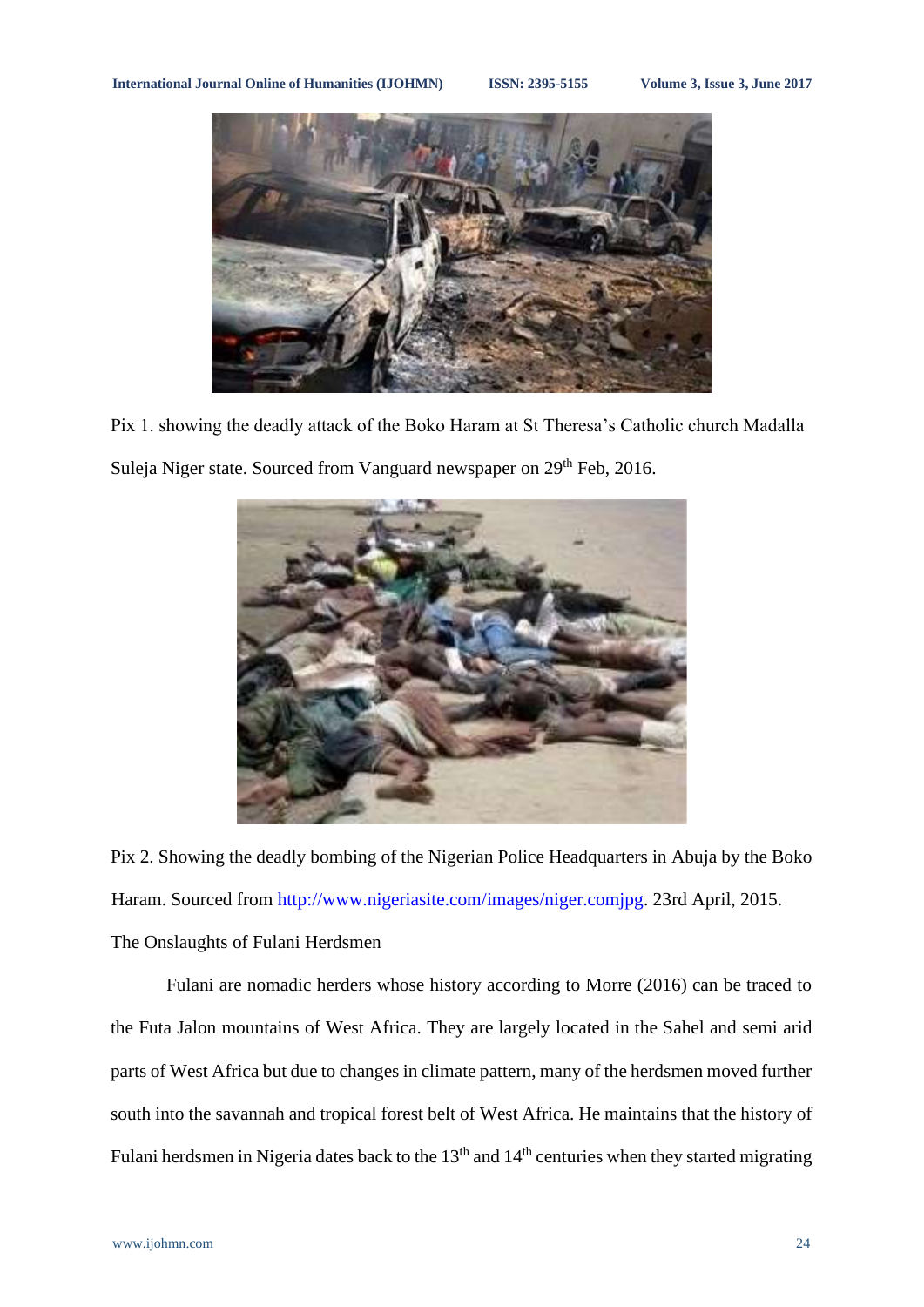**International Journal Online of Humanities (IJOHMN) ISSN: 2395-5155 Volume 3, Issue 3, June 2017**

into northern Nigeria from Senegambia region. Tamionu (2016) maintains that judging from the antecedent of the jihad mover, the trails of bloody grazing by the Fulani herdsmen in the southern part of Nigeria looks like a part of the long time grand design to complete the jihad of Usman dan Fodio whose major objective was to rule the south from the north-a project that the Fulani group through their herdsmen desire to accomplish (p.9). However, Morre (2016) states that in a bid to tackle their onslaughts, the Federal government in 1978 implemented the Land Use Act which gave the lands occupancy to the Fulani grazing route. Hence the federal government carved out some areas as grazing routes but it has not reduced clashes between farmers and herdsmen (pp.11-14). Mikailu (2016) and Morre (2016) said that no state in Nigeria has not witnessed one or more of its communities being ransacked, maimed, destroyed and desolated by the Fulani herdsmen. According to Isine (2016), the governor of Benue state, Samuel Ortom sums the issue thus "we are completely under siege by the Fulani herdsmen"  $(p.11)$ .

Since the current administration headed by a Fulani man began in 2015, Fulani herdsmen have gone on killing spree. Most of them are often caught with AK47 assault rifles. It is still very hard to explain the source of these sophisticated ammunitions. In reactions to all these, the Civil Liberties Organization (CLO) argues that the Fulani herdsmen's onslaughts are state sponsored.

They accused president Buhari's inactions for fuelling the Fulani killing spree. They wondered why a Nigerian president will turn blind eye on the endless killing of innocent and defenceless Nigeria only to condemn other killings in other countries. Ogundele (2016) posits that the Ekiti state governor, Ayodele Fayose through the state House of Assembly enacted a law banning grazing of cows in Ekiti state (p.12). Probably this prompted the coalition of all ethnic groups in Benue state formed a movement named "Movement Against Fulani Occupation" (MAFO). They are repeatedly on rallies and have taken even Federal government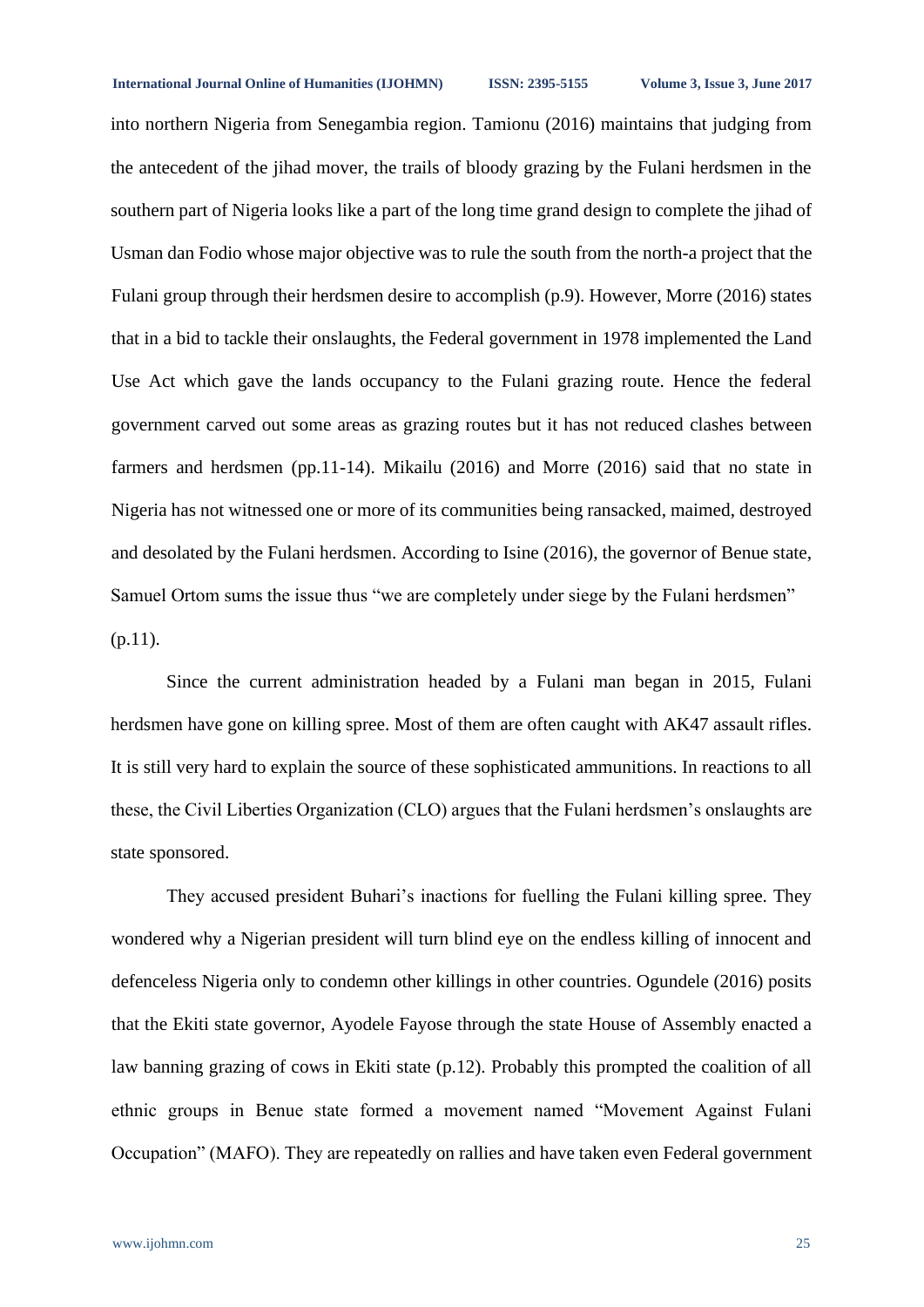to court because of Fulani herdsmen' killing. Conclusively, Agande (2016) puts it that the Global Terrorism Index (GTI) reports that Fulani herdsmen in Nigeria ranked the fourth world's most deadly terror groups in the world(p.13). References to these groups have become very common in the discussions of violence in Nigeria. These sects just like Usman dan Fodio seek to abolish the system of government of Nigeria and annex other tribes with their lands.

## Dangers of These Metonymies To The Nigerian Corporeality

The jihad initiated about two hundred years ago in Hausa land by Usman dan Fodio is being fought from various dimensions under various names and nomenclatures today. It has brought about some destructive developments to the country. Some of these are:

Their activities Cause General Instabilities: Suberu (2001) notes that at the heat of sharia killings in the fourth republic, the *Ohanaeze ndi igbo,* a forum of Pan-Igbo political leaders demanded that the Nigerian army be replaced by six regional armies (p.191). Fasehun (2000) said that ethnic leaders among the Yoruba responded with similar models of demand for decentralization (p.28). Onaiyekan (2003) argues that the agitations to implement Sharia have worked for destabilizing national unity, polarizing the nation along ethnic and religious lines, nurtured fanaticism and breed intolerance where every move in the country is interpreted in the light of confrontation (p.71). Therefore, these agitations are the causes of general instability because it often arouses the consciousness of other ethnic and religious groups to demand for self-determination. The menace of Fulani herdsmen in their unprecedented destruction of human lives and farmlands across Nigeria have worsened the whole situation as many non Fulani groups in Nigeria are today spitting and threatening fire. Ekiti State has enacted a law that ban grazing in the state and if all other states followed the trend, it then means that Nigerian existence is a foregone issue. The coalition of all ethnic groups in Benue state formed a movement named "Movement Against Fulani Occupation" (MAFO). They had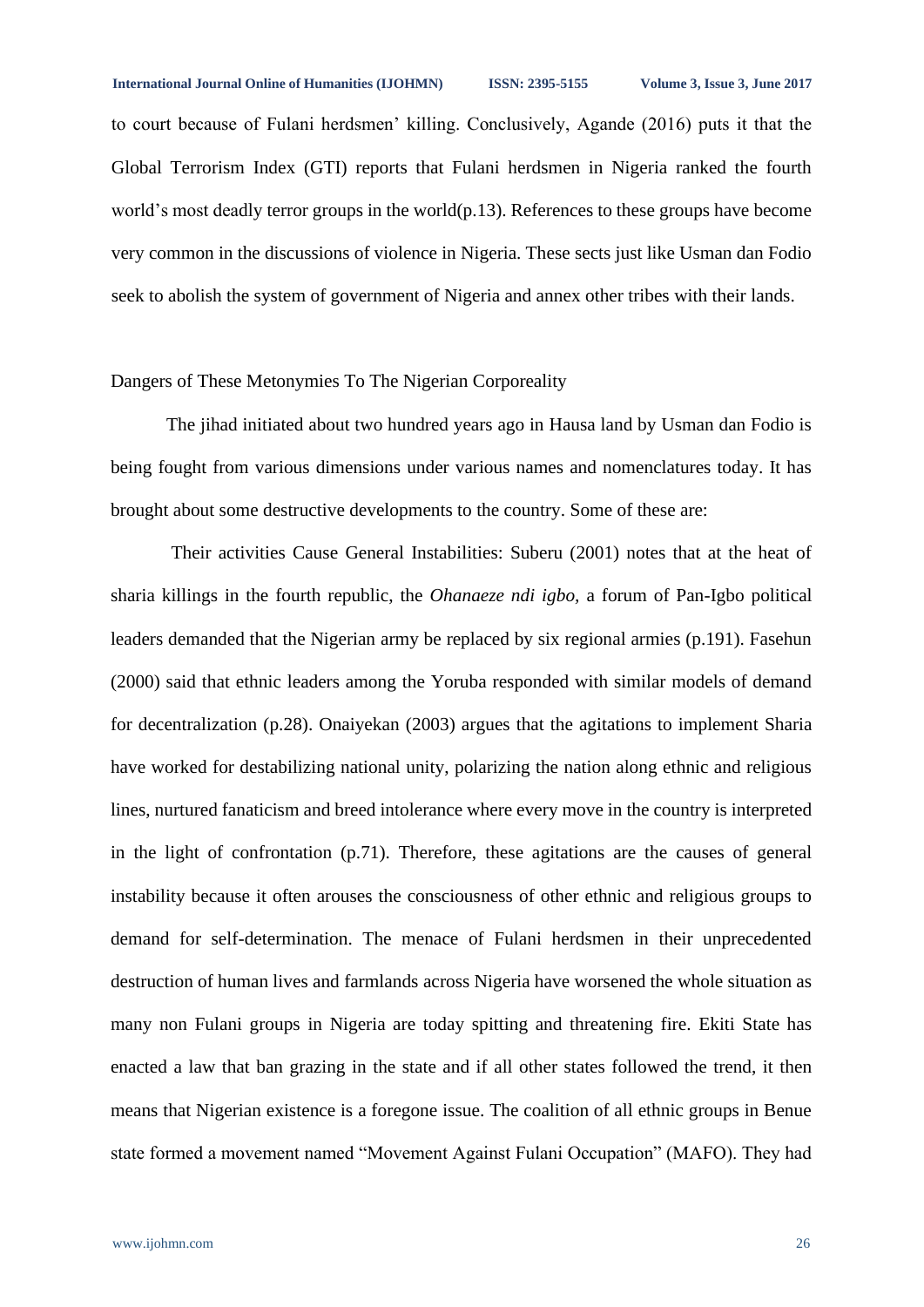rallies and took both Federal government to court because of Fulani herdsmen' killing. One wonders the fate of a country where this type of coalition is formed. All these things are capable of ending the existence of Nigeria as one entity because nothing works in the midst of instability.

It Encourages Bitterness, Rancour and Unforgiveness: Living in a multi religiocultural society demands tolerance and culture of forgiveness but the contrary is the case in Nigeria. Hence, Lemuel (2010) observes that during the most heated Sharia violence between 1999 and 2003, a riot that began in Kaduna and other parts of the Northern Nigeria sporadically spread to other parts of Southern Nigerian towns such as Umuahia, Aba, Okigwe, Portharcourt, Onitsha, Uyo, Calabar and even some western parts of Nigeria (p.8). It takes unforgiving minds to resort to this kind of approach for settling disputes because, it is difficult to have a society where people will not hurt one another. If everybody takes law into his/her hand, the law enforcement agencies will be needless and lawlessness will set in. Gandhi reasoned that an eye for an eye will make the whole world go blind.

 It Cherishes the Adoption and Adaptation of Violence as a Means to an end: Iwuchukwu (2014) maintains that the approval of sharia criminal code by twelve northern states led by the Zamfara state in 1999 was spurred by the mission to forcefully Islamize Nigeria beginning from the north (p.13). It is also evidenced from some of the unguarded and seditious statements of some politicians especially from the Northern elite pointed to the issue of getting political comfort by violence. Binniyat (2012) notes that president Muhammad Buhari who lost the presidential election to former President Jonathan in 2011 came under fire over the threat of bloodshed in Nigeria if the 2015 elections were rigged. He was quoted as having said that "if what happened in 2011 should again happen in 2015, by the grace of God, the dog and the baboon would all be soaked in blood" (pp.1-5.). In the same vein, Umoru (2012) said that Alhaji Lawal Keita, another prominent northern Nigerian politician issued another political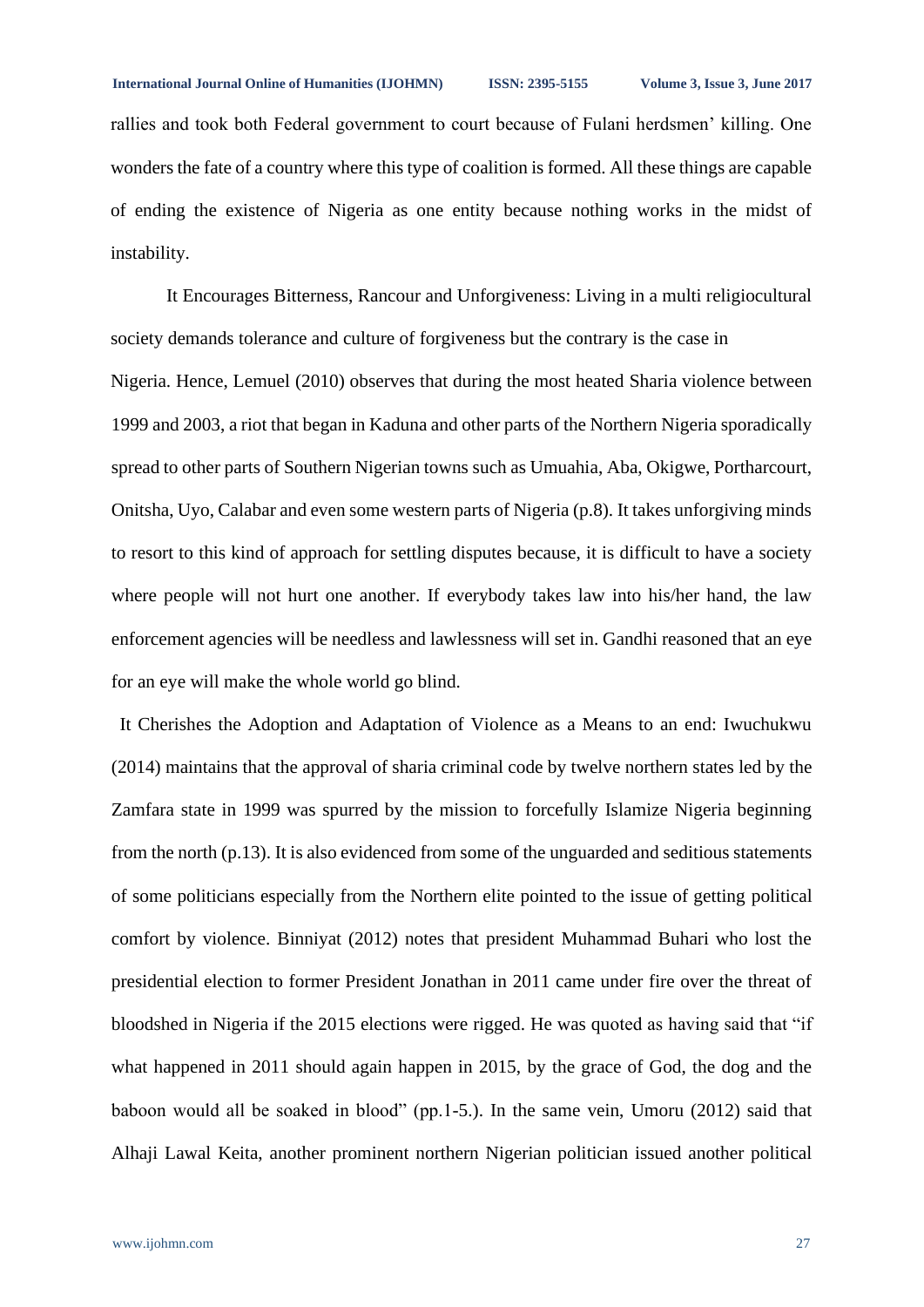threat to the effect that "the only condition for Nigeria to be one is for the presidency to come to the north in 2015" (p.5). The undeniable fact is that most of these politicians are considered gods and their utterances taken and swallowed by their followers without reservation. When they release these utterances, they become tickets for their armies of followers to launch attacks and when any sitting government gives in to their threats, violence becomes the fashionable path of achieving some aims and objectives.

They Endorse the Abuse of Human Right: Iwe (2002) states that article (3) of the United Nations' Universal Declaration of Human Rights adopted on 10<sup>th</sup> December, 1948 stipulates that "everyone has the right to life, liberty and security" (p.252). Accordingly, Section (33) subsection (1) of the 1999 Constitution of the Federal Republic of Nigeria as amended in 2011, supports it. According to Soniyi (2015), the report of Amnesty International released on the first anniversary of the abduction of the Chibok school girls, accounted that at least two thousand (2000) women and girls have been abducted by Boko Haram between 2014 and January 2015. Most of these women were forcefully imprisoned, some turned into sex slaves while others were trained to fight. Boko Haram adopts brutal methods where men and boys are regularly conscripted or systematically executed in case of any resistance. Their brutality is unimaginably bad. For instance, couples were publicly executed for allegedly committing adultery. Whenever Boko Haram captured a town, they enforce restrictions on movements and forced the inhabitants to depend on their benevolence for daily meals (p.6). They seem to forget that Ekanola (2011) asserts that people by virtue of their humanity are endowed with some fundamental rights that cannot be justifiably violated or withdraw from them. The respect for and promotion of these rights facilitate peaceful co-existence among the people as well as provide the conditions requisite for the promotion of general well being of people in the society (p.94). The denial and violation of these rights tend to generate and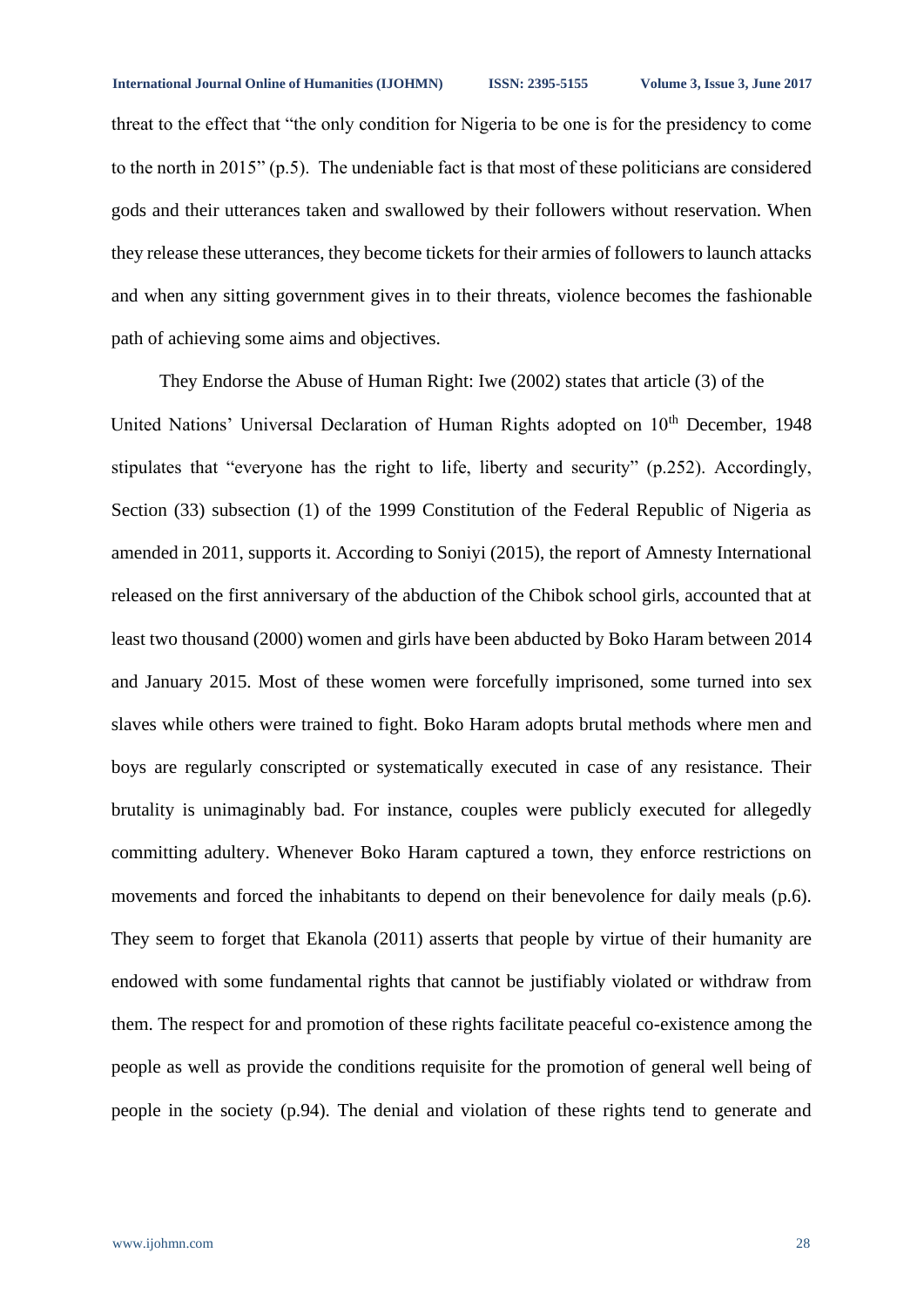exacerbate conflict and encourage people to resort to violence in an attempt to protect their rights. It ends up breeding anger, hatred, negative feeling, distrust and fear.

It Breeds Genocide and Economic Waste: According to Onaiyekan (2003), the 1804 jihad by Usman dan Fodio in Hausa land left unforgettable marks on the psyche of the people. They were so terrorized that small tribes were killed and others forced to accept Islam as a way of survival (p.63). This is not only Human Right Abuse but also genocide. Nigeria has repeatedly lost huge fortunes to sharia crises. These enormous expenditures are spent on security. Lai (2014) notes that the security budget of Nigeria between 2010 and 2015 gulped up to \$32.88 billion dollars over twenty-five percent of the total country's budget (p.6). Ezeobi (2014) affirms that Nigeria allocated 30% of her budgetary allocation with more funds in billions of dollars for security for three years. This huge amount of money was spent on combating insurgency (p.12). Ameh (2016) notes that a finding from the presidential panel set up on the North East Initiative reveals that Nigeria lost more than \$9billion to Boko Haram attacks in Bornu, Yobe and Adamawa states (p.6). Ideally, this huge money could have helped Nigeria get out of horrible economic recession, provide infrastructure and employments for these teaming unemployed youths. It is impossible to spend that huge sum of money on one item without leaving hundreds of other basic items unattended to.

Their Activities Create Negative Global Image: The violence associated with the Maitatsine movement took a global dimension in 1982. BokoHaram blacklisted Nigeria when they bombed the United Nations' Headquarters in Abuja, on 26<sup>th</sup> August, 2011, killing several persons and another successful attack on the Police Headquarters in Abuja. These activities almost announced Nigeria as a failed state within the comity of nations. Salisu, Afandi and Shehu (2015) confirm that Britain put Boko Haram and Ansaru on its official "terrorist group" list in November 2012 (p.2). The dizzy height of it was when Boko Haram on 14<sup>th</sup> April, 2014 abducted over two hundred (200) girls from Government Secondary School at Chibok in Bornu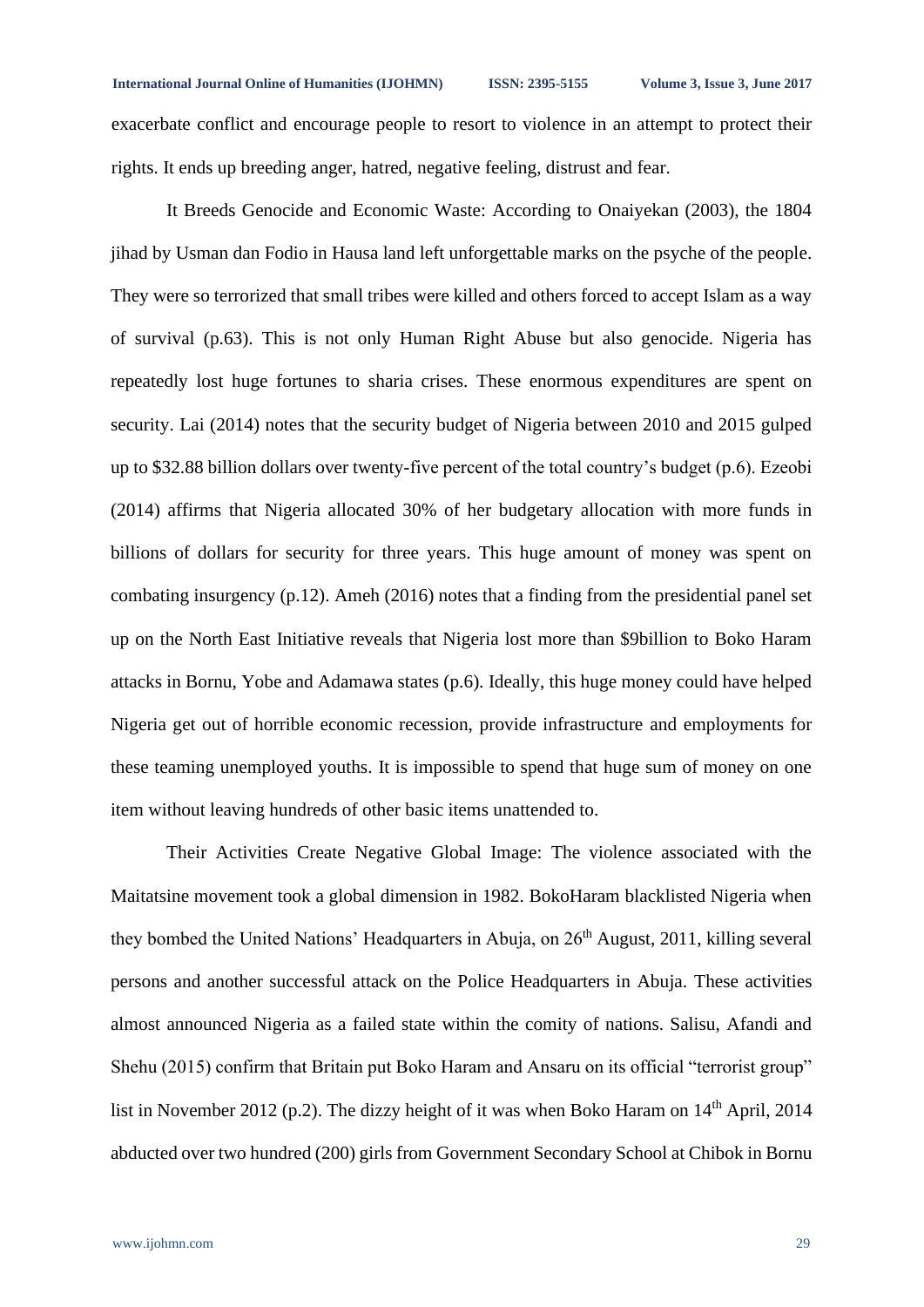State. Nigerian global image was negative tainted with the launching of the #Bring Back Our Girls campaign. Amidst pressure, Nigerian government sought to buy arms from the open market but was denied by the western worlds. But when it sought to buy them from the "black market" the South African Government twice seized undisclosed 9.3 and 5.7 million dollars flown into the country in a private jet. All these have created bad image for Nigeria and bad blood between Nigeria and South Africa. Therefore, Nigeria would not have been in this mess if the jihadists are not destroying Nigerians.

They Disrupt Social Cohesion and Create Unpatriotic Spirit: The 1999 Constitution foresaw this danger and stipulates in Section (41) subsection (1) that every citizen of Nigeria is entitled to move freely throughout Nigeria and to reside in any part thereof and no citizen of Nigeria shall be expelled from Nigeria or refused entry thereto or exit there from. But the jihadist activities have defeated this lofty dream. For example, non-Muslims, particularly Christians who live in such States where jihad is being romanced, though a majority in the wider context, had became religious minorities prompting many of them to flee those states. The same is obtained of Muslims in the historically Christian-populated South particularly the southeast, where Muslims have been victims of violent reprisals. It is most likely that the victims of these religious destructions will summarily come to hate the country and all it stands for, thereby killing the spirit of patriotism.

It is Capable of Enthroning and Recycling Mediocre in Leadership: The quests to elongate the 1804 Usman dan Fodio's jihad in Nigeria are capable of enthroning sectional and selfish individuals as rulers in the country. It was the same way Usman dan Fodio forced his Fulani brothers on the emirates of various kingdoms. Nigerian problem has been adroitly reduced to leadership problem. This is simply because of the poor and sinister process of recruiting them into offices. With the amount of power vested on the political rulers in Nigeria, where a president or governor can choose whoever he likes to be anything not minding the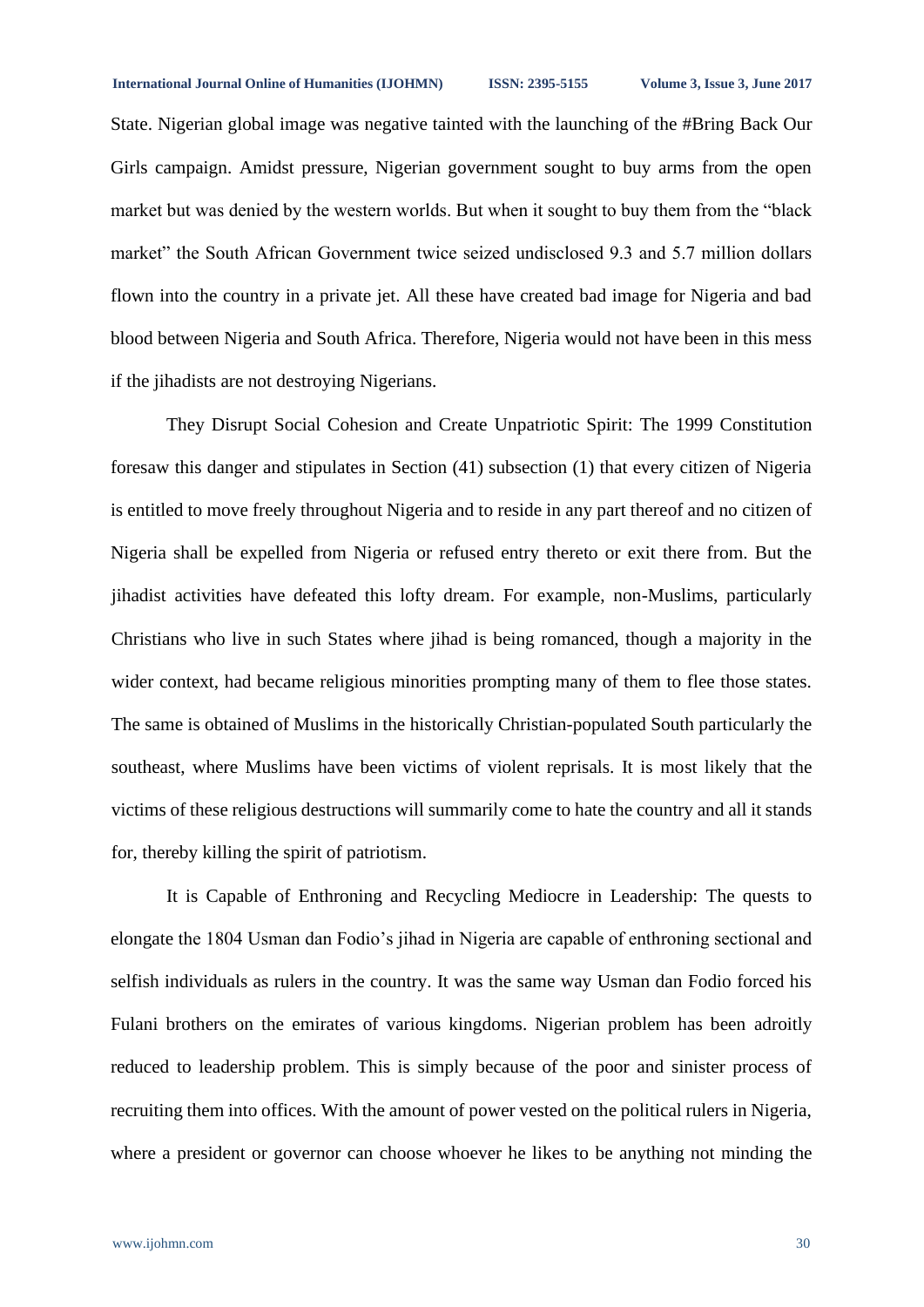#### **International Journal Online of Humanities (IJOHMN) ISSN: 2395-5155 Volume 3, Issue 3, June 2017**

capability of the person, the language and solidarity for launching of jihad can recycle and rotate people who have no plan or solution for the challenges of the country and they are not bothered because they are sure of securing support base on their religious leanings. In this case, religious ideologies such as the agitations for the implementation of sharia and its attendant jihads provide the language for defining economic, political or social problems as moral problems. Kenny (1996) sums it up thus, "Muslims are inclined to support a politician who wave the flag of sharia because it is a symbol of Islam and a politician who promotes Islam will be expected to share generously the national to Muslims" (361).

# Conclusion

The offshoots of the Usman dan Fodio's 1804 jihad began notably with the formations of covert religious militancy in the 1980s, down to the period from 1999 and until date. All these movements have witnessed a dramatic turn of events in their quest to engage in *jihadism* but the deadly groups among them are Maitatisine and Boko Haram who has through their jihadist activities unleashed unbearable terrors on Nigerians. The internecine crises are raging unabated with its damaging consequences on the social, political and economic lives of the country. In that process, unbearable loss of innocent lives and untold hardships are often meted out to the citizens. As it is, the country is gripped with an atmosphere of fear and uncertainty that virtually all citizens have found it difficult to go about their normal day-to- day lives without great anxiety and trepidation because of the insurgency. These are unsavoury developments for Nigeria as this state of affairs portends great danger for a country that has been at war with itself over matters of even sovereignty. In spite of the abundant natural, economic and human resources in the country, her religio-political economy leaves more people despaired than hopeful. Little wonder the Central Intelligence Agency (CIA) and keen observers, have been making repeated but disturbing prediction that Nigeria risked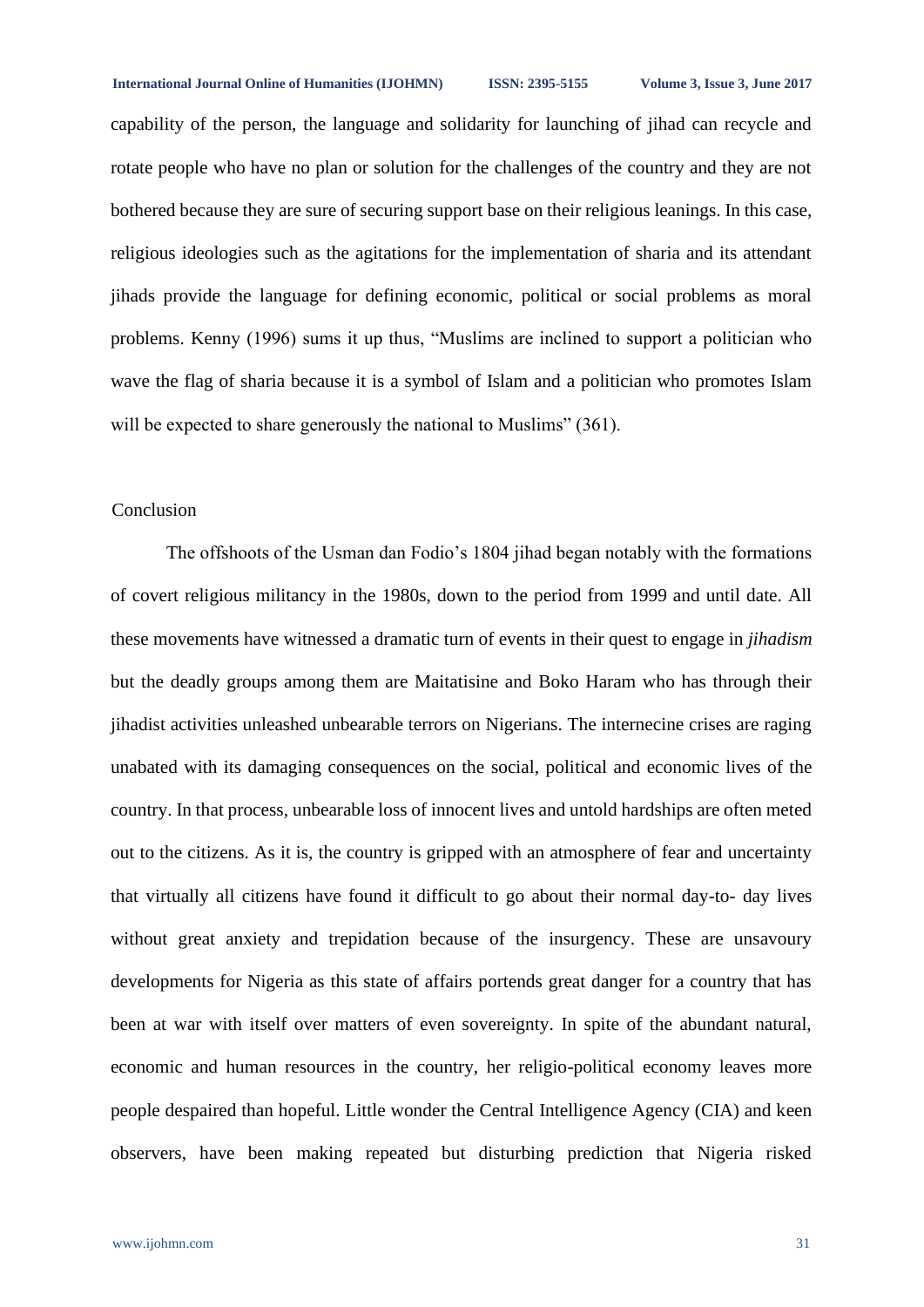disintegration. Today because of jihad, Nigeria has been brought face to face with the similar situations and factors that led to the 1966/1970 fratricidal war between Nigeria and the Republic of Biafra.

## Suggestions

Living in a multi-cultural society demands many factors such as tolerance, mutual understanding and patience. The adoption of collaboration, communication, negotiation, conciliation, mediation, arbitration, adjudication, tolerance, patience and due process are veritable strategies of managing crises in an ideal society. The retaliatory mentality among the people should be disabused. All hands must be on deck to avoid those factors that trigger the quests for launching jihads. Let there be compensations for both human and material losses people have incurred because it can discourage revenge. The principles of conflict management such as collaboration, communication, negotiation, conciliation, mediation, arbitration, adjudication and other strategies of managing crises and settling differences in a multi cultural and religious society should be vigorously pursued.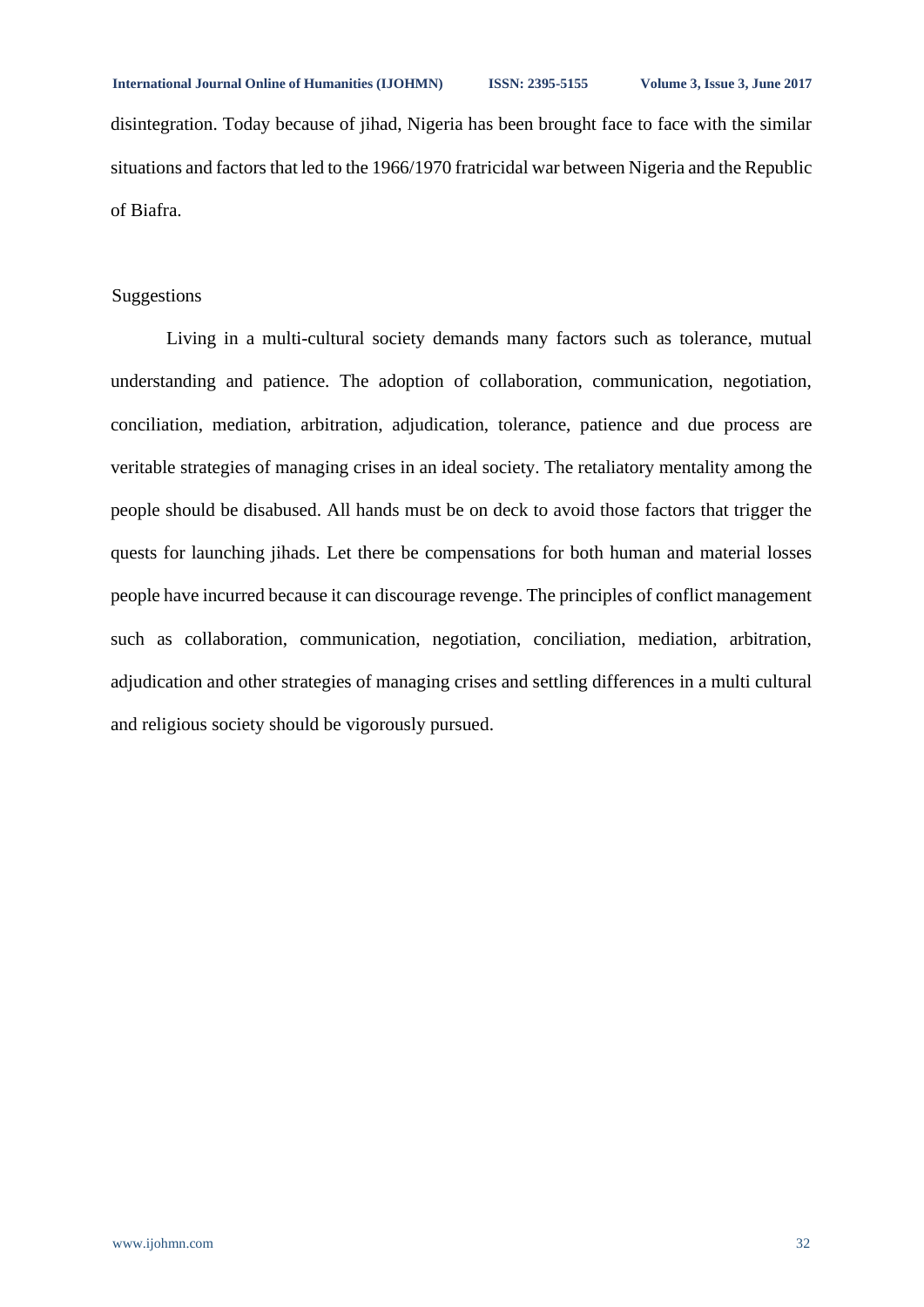### References

Abubakar, S. (1999). "The Established Caliphate: Sokoto, The Emirates and Their Neighbours" in Ikime, O (ed), *Groundwork of Nigerian history*. Ibadan: Heinemann. Pp.303-326

Abubakar, S. (2003).*Notes on sakkwato jihad*. Kaduna: Joyce Graphic

- Adesoji, A. (2012). "The Boko Haram uprising and Islamic revivalism in Nigeria" in *Africa spectrum* 45 (2), pp. 95-108.
- Adibe, J. ( 2012). "Boko Haram: One sect, Conflicting Narratives." *African renaissance*, 9(1)
- Agande, B. (2016). "Boko Haram: 13,000 churches destroyed, 1,500 schools shut, 611 teachers killed" *Vanguard*. Sat. 22 Sept.
- Akaeze, A. (2009) "From Maitatsine to Boko Haram" *Newswatch*. 28th October.
- Aliyu, T. (1999). *Ingantacen tarihin jama'atu izalatil bid'ah wa ikamatu sunnah (1).*  Bauchi: New Era.
- Ameh, C.G. (2016). "Nigeria lost \$9billion to Boko Haram attacks-Presidential Panel". *Daily* Post 28<sup>th</sup> October.
- Ani, K. J. (2012). "The Impact of Religious Conflict in Inter-Group Relations in Nigeria". in *Boko haram and terrorism* vol2. Eds. Anyanwu, S. Isidore, N. Enugu Snaap.pp.156- 172
- Asigwe, E. (2013). "Did Buhari defeat maitatsine?" *Huhuonline*.*com*.
- Back, I. (2008). "From the Colony to the Post-Colony: Sufis and Wahhâbîsts in Senegal and Nigeria." *Canadian journal of africans studies/revue canadienne des etudes africaines.* (42). pp. 427-428
- Binniyat, L. (2012). "2015 i'll be bloody if….Buhari". *Vanguard*, Tuesday May 15th.
- Clarke, P. and Linden, I. (1982). *Islam in modern Nigeria: a study of a Muslim community in a post- independence state 1960-1988*. Munchen: Kaiser.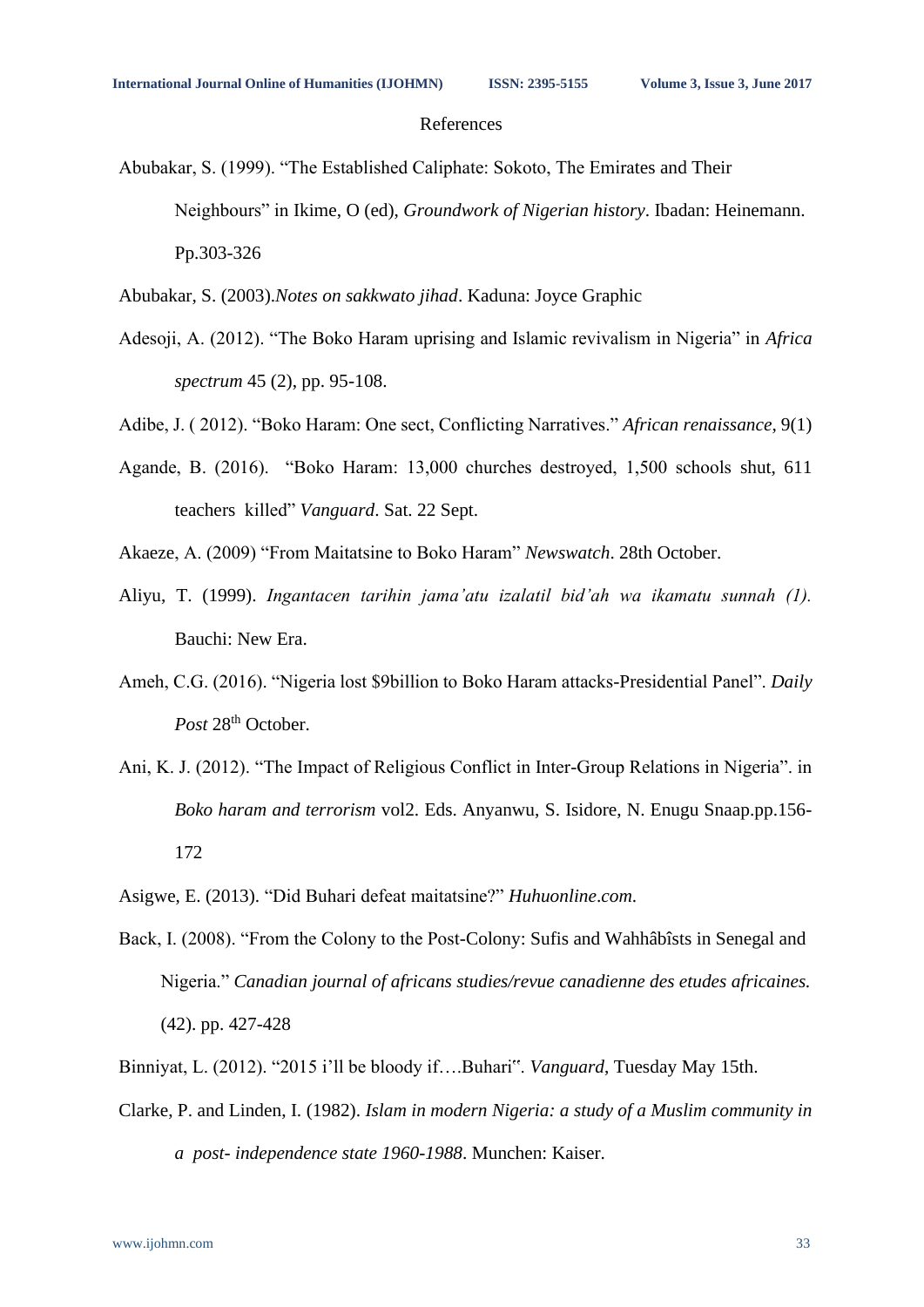Coser, L. (1956). *The functions of social conflicts*. New York: Free press.

- Danjibo, N.D. (2012). *Islamic fundamentalism and sectarian violence: the maitatsine and boko haram crises in northern Nigeria*. Ibadan: Institute of African Studies
- Dikko, H.A. (2000). *Achievements of the izala movement from its commencement to date,* unpublished M.A thesis (Islamic Studies), University of Jos.
- Ekanola, A.B. (2011). "The quests for unending social peace: the Nigerian situation" *Journal of philosophy and culture*. Ibadan: Spectrum.
- Ezeobi, C. (2014). "Internal Security: Stretched to the Limit" *ThisDay* 24<sup>th</sup> December.
- Fage, J.D. (1990). *A history of Africa.* Winchester*:* Hyman*.*
- Fasehun, F. (2000). "OPC leader", in *Africa Today*, February edition. Federal Republic of Nigeria*. Gazetted Amended Constitution*. 2011.
- Hosen, N. (2004). Behind the Scenes: fatwas of majelis ulema indonesia (1975 1998) in *Oxford journal of Islamic studies* 12/2 pp.147 – 179.
- Imam, A. (2004). "Fighting the Political (Ab)Use of Religion in Nigeria: BAOBAB for Women's Human Rights, Allies and Others." In *Warning signs of fundamentalisms, ed. women living under Muslim laws* (WLUML), 125-34.
- Iruonagbe*,* T.C. (2013). *Religion and its attendant conflicts in Nigerian: a paradox.* Ogun: Covenant
- Isine, B. (2016). "Interview Benue completely under siege by the Fulani herdsmen" *Premium Times* 3 rd October.
- Iwe, N.S.S. (2002). *Christianity culture and colonialism in Africa.* Calabar: Seaprint.
- Iwuchukwu, M. (2014). "Exploring Religious and Cultural Pluralism as Assets Towards Muslim-Christian Relationship in Northern Nigeria" *Bulletin of ecumenical theology.*( 26). pp.7-34.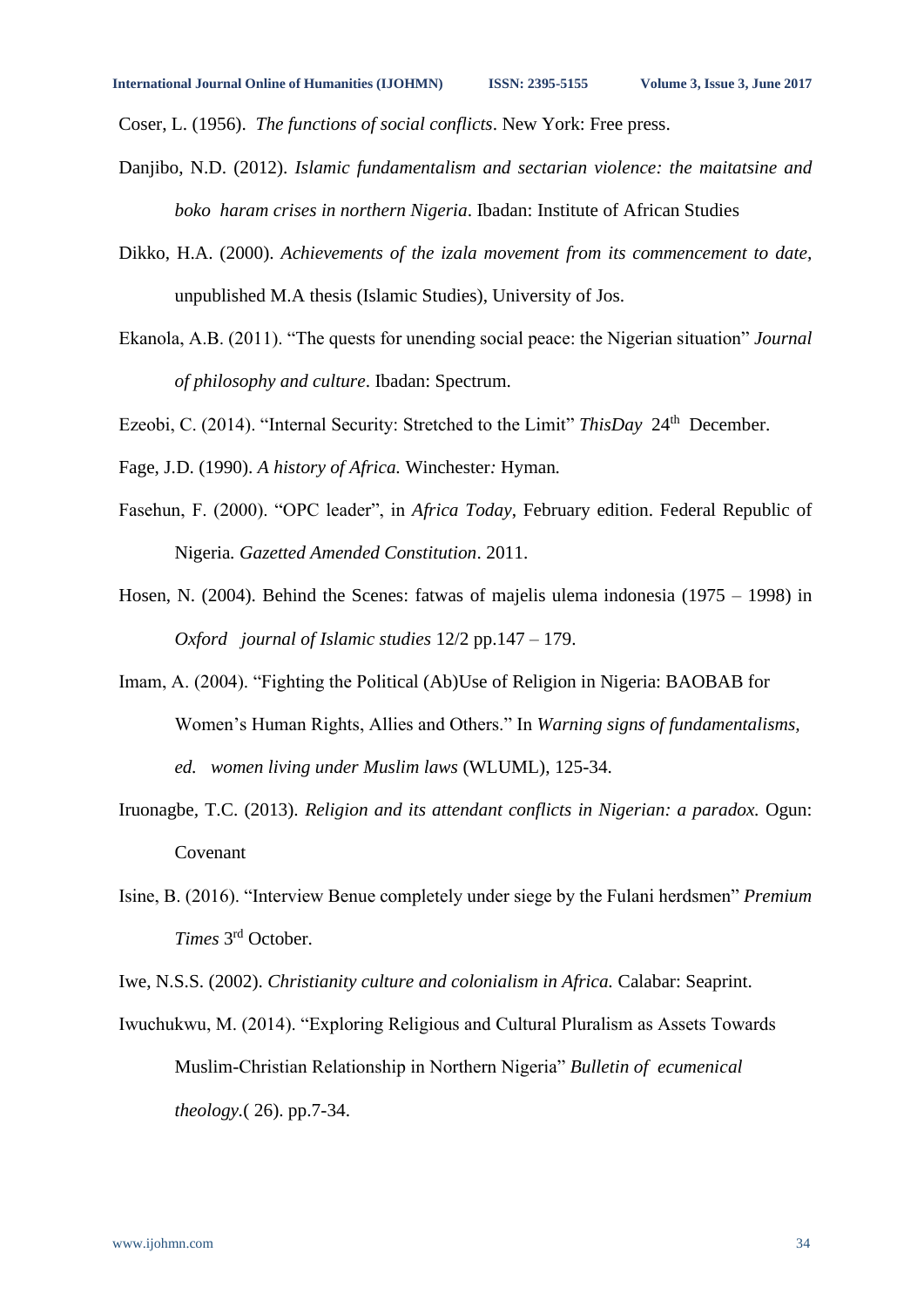Johnson, T. (2011). *Boko Haram: Council of Foreign Relations.* 27<sup>th</sup> December. http://www.cfr.org. Accessed 23 March, 2014.

Kenny, J.O.P.(1996). "Sharia and Christianity in Nigeria: Islam and a secular state". *Journal of religion in Africa,* xxiv(4) pp.339-363

Kukah, M.H. (1993). *Religion, politics and power in the northern Nigeria.* Ibadan: Spectrum.

- Kumolu, C. (2011). "How Maitasine raised curtains for militancy" *Vanguard* June 17, 2011
- Lai, M. (2014). *Boko Haram: Defence Budget Gulps \$32.88bn* being a paper Presented at the Chatam House London.
- Lemuel, E.O. (2010). "The Resurgence of Sharia Issue in Contemporary Nigeria 1999-2009" in *Benue valley journal of humanities* (9) 1&2. pp.1-15
- Loimeier, R. (1997). "Islamic Reform and Political Change: The Example of Abubakar Gumi and the Yan Izala Movement in Northern Nigeria." In E. Rosander, and Westerlund, D, (eds). *African islam and islam in africa: encounters between sufis and islamists*.
- Meek, C.K. (1925). *The northern tribes of Nigeria*. London: Oxford. London: Hurst.
- Mikailu, N. (2016). "Making sense of Nigeria's Fulani-farmer conflict". www. *BBC News*  accessed 5<sup>th</sup> May.
- Moore, A.P. (2016). "The Fulani herdsmen." *Buzznigeria*. [www.buzznigeria.com/news/fulaniherdmen. accessed 29 Sept. 2016](http://www.buzznigeria.com/news/fulaniherdmen.%20accessed%2029%20Sept.%202016)
- Nwanaju, I. (2012). "Boko Haram and violence (A reversion of Values)" in Anyanwu. *BokoHaram religious conflicts and dialogue initiatives in Nigeria* vol.11 Owerri: Edu-Edy.pp.33-46.

Ogundele, K (2016). "Fayose bans grazing in Ekiti." *Punch*. 23rd May.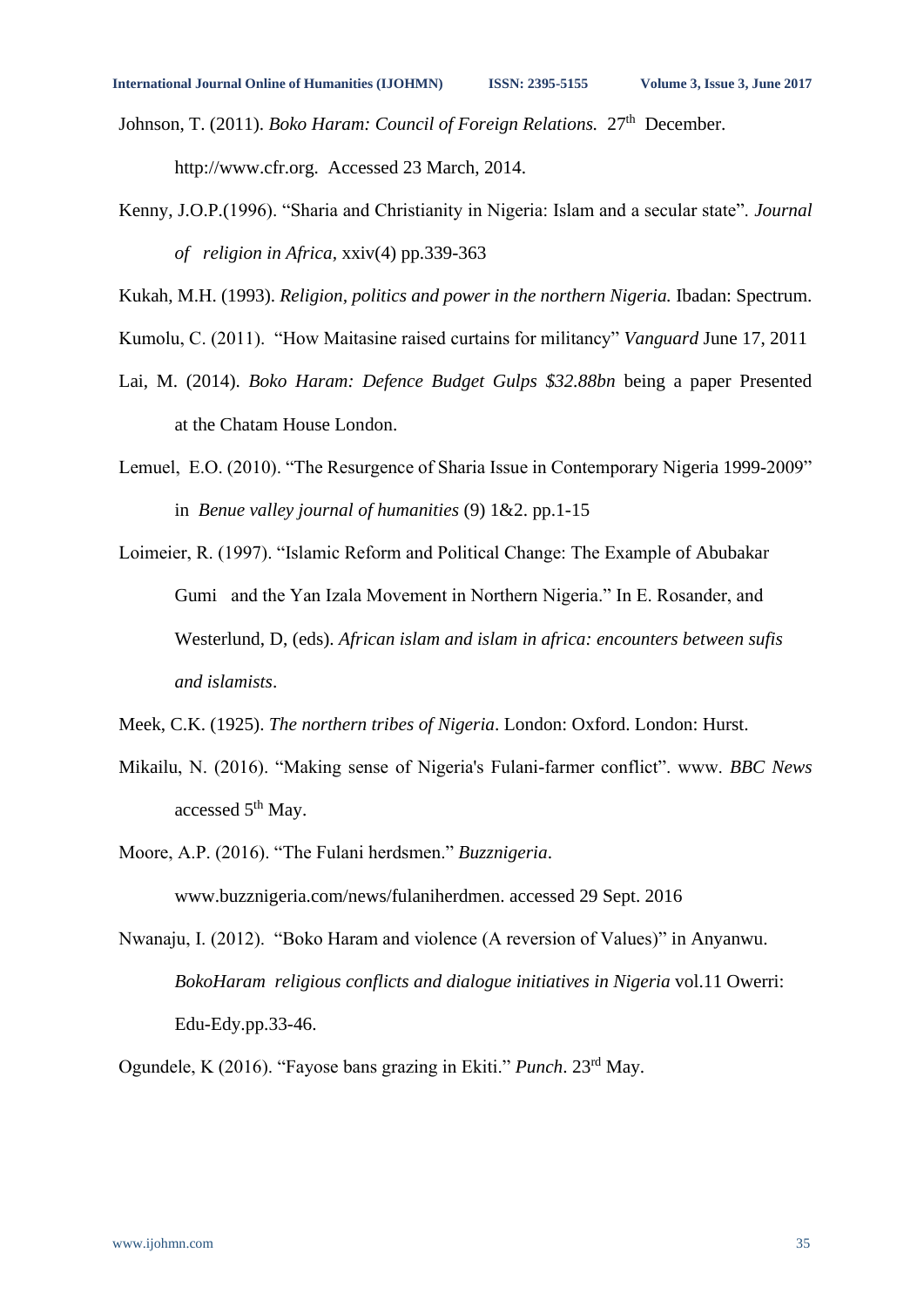Olupona, J.K. (1991). "Contemporary Religious Terrain" ". *Religion and society in Nigeria historical and sociological perspectives.* Ed. Olupona J. and Falola, T. Ibadan: Spectrum.pp.31-42.

Omokri, I. (2013). "On Buhari's Call for President's Resignation" *Punch*, 24<sup>th</sup> May

- Onaiyekan, J. (2000). "The sharia in Nigeria: Issues and perspectives" *Bulletin of ecumenical theology.*12.(1). pp.69-87.
- Onaiyekan, J. (2003). "Muslims and Christians in Nigeria: The Imperative of Dialogue" *Bulletin of ecumenical theology.*15.(1). pp.61-74.
- Oviasogie, O.F. (2013). "State Failure, Terrorism and Global Security: An Appraisal of the Boko Haram Insurgency in Northern Nigeria" in *Journal of sustainable society* Vol. 2, No. 1. pp.20-30.
- Pérouse, .A.M. (2014) *Boko Haram and politics: from insurgency to terrorism.* Netherlands: Ipskamp Drukkers*.*
- Salisu, S S, Afandi M, S, and Shehu A. Y. (2015). "The Impact of Boko Haram Insurgency on Nigerian National Security" in *International journal of academic research in business and social sciences, Vol. 5, No. 6. Pp.198-* 254 *[www.hrmars.com](http://www.hrmars.com/)*
- Searcy, K. (2016). *All politics is local: understanding Boko Haram*. vol. 9, issue 9. [http://origins.osu.edu/print/4065.accesed 23/07/2016](http://origins.osu.edu/print/4065.accesed%2023/07/2016) Soniyi, T. (2015). "Amnesty Int'l Report: 2,000 Girls and Women Abducted since 2014". *THISDAY* 15th April.

Suberu, R. (2001). *Federalism and ethnic conflict in Nigeria*. Washington: USIS.

- Paden, I. N. (1986). *Ahmadu bello sarduana of sokoto values and leadership in Nigeria.*  London: Hodder and Stoughton
- Thomson, V. (2012). "Boko Haram and Islamic fundamentalism in Nigeria". In *Global security studies*, 3(3), pp. 46 – 60.

Tamionu, T. (2016). "Fulani herdsmen and victims' lukewarm attitude". *News Herald*. Aug.